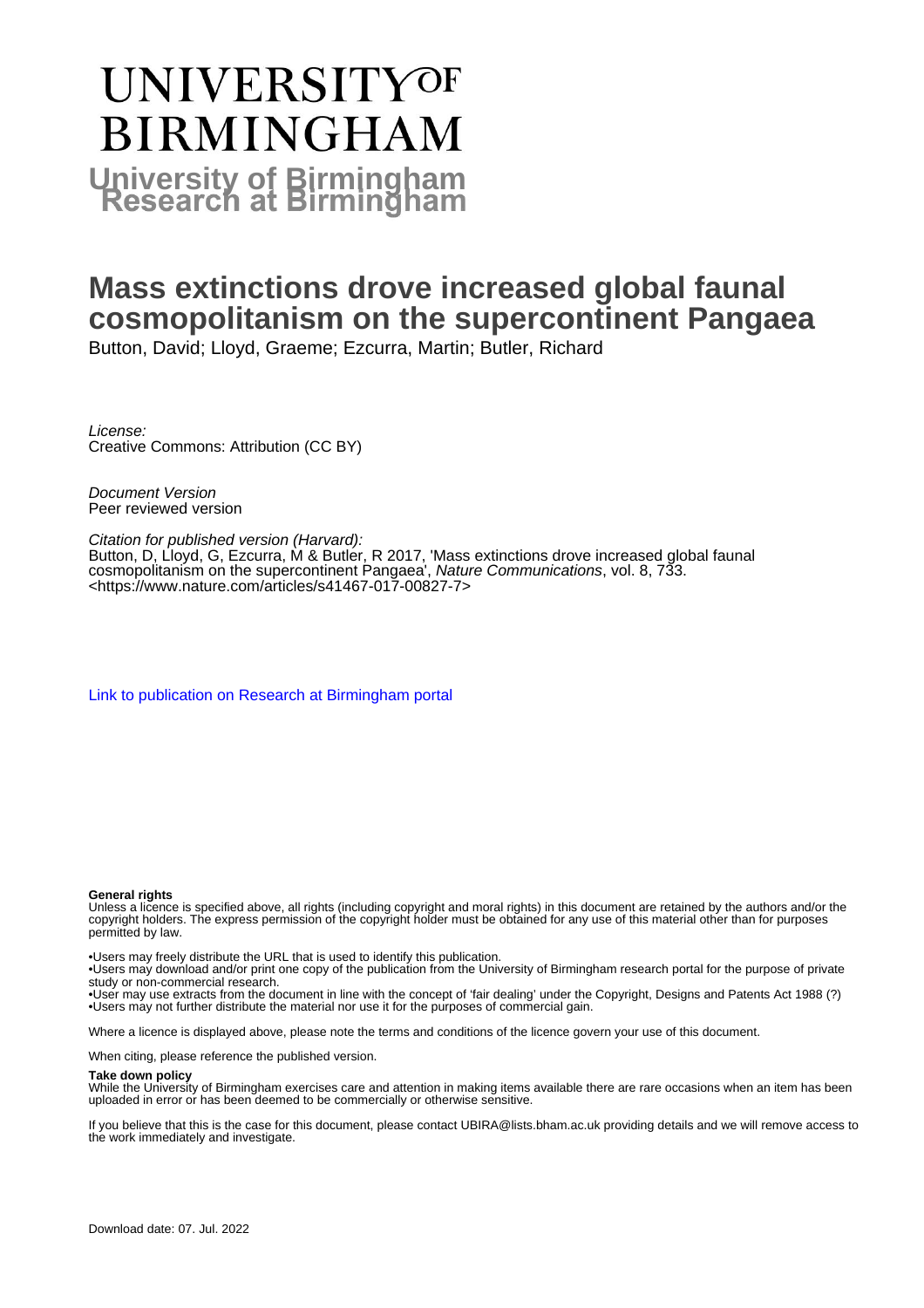| $\mathbf{1}$   | Mass extinctions drove increased global faunal cosmopolitanism on the supercontinent                                                       |
|----------------|--------------------------------------------------------------------------------------------------------------------------------------------|
| $\overline{2}$ | Pangaea                                                                                                                                    |
| 3              |                                                                                                                                            |
| 4              | David J. Button <sup>1,2,3</sup> *, Graeme T. Lloyd <sup>4</sup> , Martín D. Ezcurra <sup>1,5</sup> , and Richard J. Butler <sup>1</sup> * |
| 5              | <sup>1</sup> School of Geography, Earth and Environmental Sciences, University of Birmingham,                                              |
| 6              | Edgbaston, Birmingham, B15 2TT, United Kingdom.                                                                                            |
| $\overline{7}$ | <sup>2</sup> Current address: North Carolina Museum of Natural Sciences, Raleigh, NC 27607, USA;                                           |
| 8              | david.button44@gmail.com                                                                                                                   |
| 9              | <sup>3</sup> Current address: North Carolina State University, Department of Biological Sciences, 3510                                     |
| 10             | Thomas Hall, Campus Box 7614, Raleigh, NC 27695, USA.                                                                                      |
| 11             | <sup>4</sup> School of Earth and Environment, Maths/Earth and Environment Building, The University                                         |
| 12             | of Leeds, Leeds, LS2 9JT, United Kingdom.                                                                                                  |
| 13             | <sup>5</sup> Sección Paleontología de Vertebrados, CONICET-Museo Argentino de Ciencias Naturales                                           |
| 14             | "Bernardino Rivadavia", Avenida Ángel Gallardo 470, Buenos Aires, C1405DJR, Argentina.                                                     |
| 15             |                                                                                                                                            |
| 16             | Correspondence and requests for materials should be addressed to D.J.B. (email:                                                            |
| 17             | david.button44@gmail.com) or R.J.B. (email: r.butler.1@bham.ac.uk).                                                                        |
| 18             | Editor's summary: Mass extinctions are thought to produce 'disaster faunas', communities                                                   |
| 19             | dominated by a small number of widespread species. Here, Button and colleagues develop a                                                   |
| 20             | phylogenetic network approach to test this hypothesis and find that mass extinctions did                                                   |
| 21             | increase faunal cosmopolitanism across the supercontinent Pangaea during the late                                                          |
| 22             | Palaeozoic and early Mesozoic.                                                                                                             |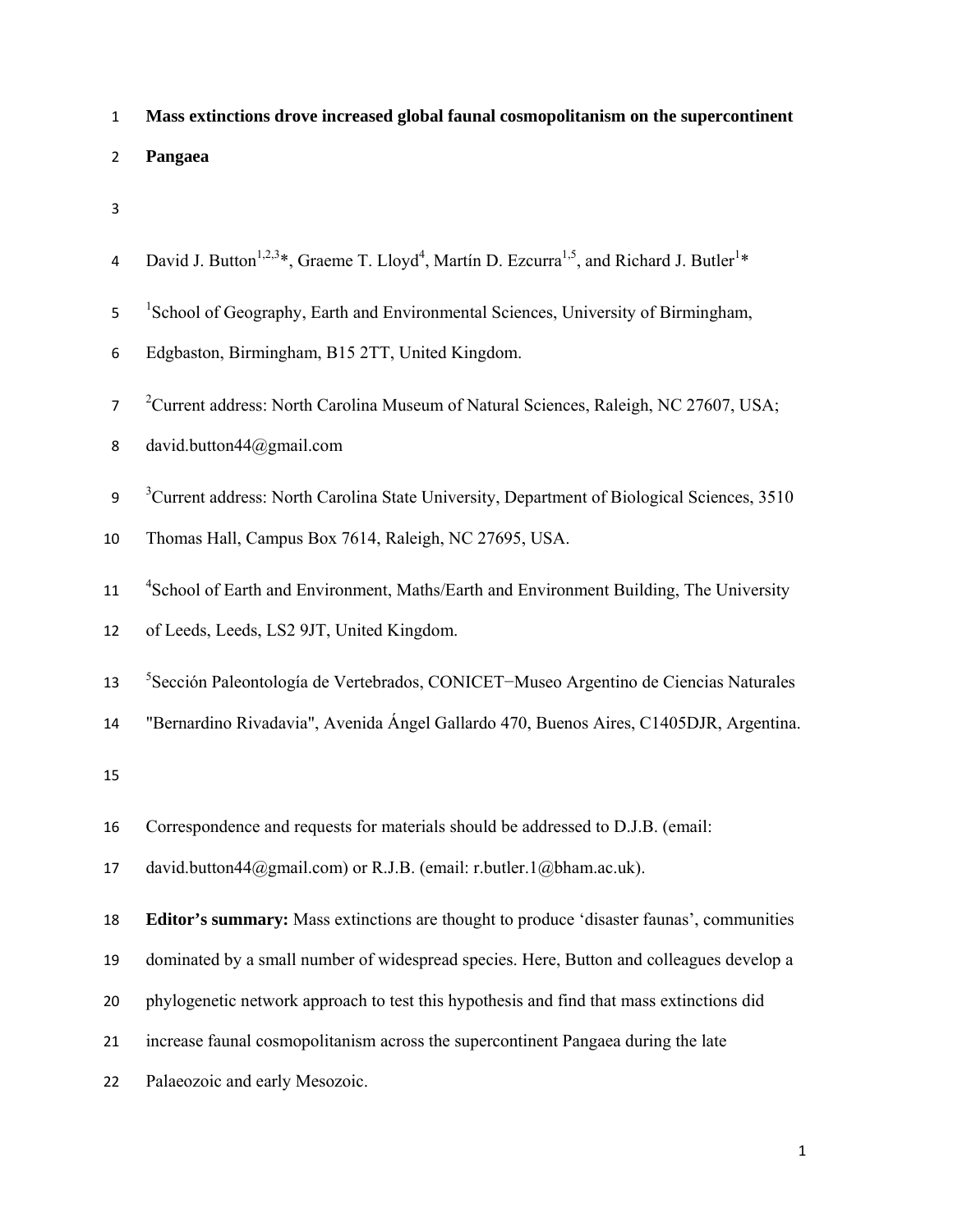**Abstract:** Mass extinctions have profoundly impacted the evolution of life through not only reducing taxonomic diversity but also reshaping ecosystems and biogeographic patterns. In particular, they are considered to have driven increased biogeographic cosmopolitanism, but quantitative tests of this hypothesis are rare and have not explicitly incorporated information on evolutionary relationships. Here we quantify faunal cosmopolitanism using a phylogenetic network approach for 891 terrestrial vertebrate species spanning the late Permian through Early Jurassic. This key interval witnessed the Permian-Triassic and Triassic-Jurassic mass extinctions, the onset of fragmentation of the supercontinent Pangaea, and the origins of dinosaurs and many modern vertebrate groups. Our results recover significant increases in global faunal cosmopolitanism following both mass extinctions, driven mainly by new, widespread taxa, leading to homogenous "disaster faunas". Cosmopolitanism subsequently declines in post-recovery communities. These shared patterns in both biotic crises suggest that mass extinctions have predictable influences on animal distribution and may shed light on biodiversity loss in extant ecosystems.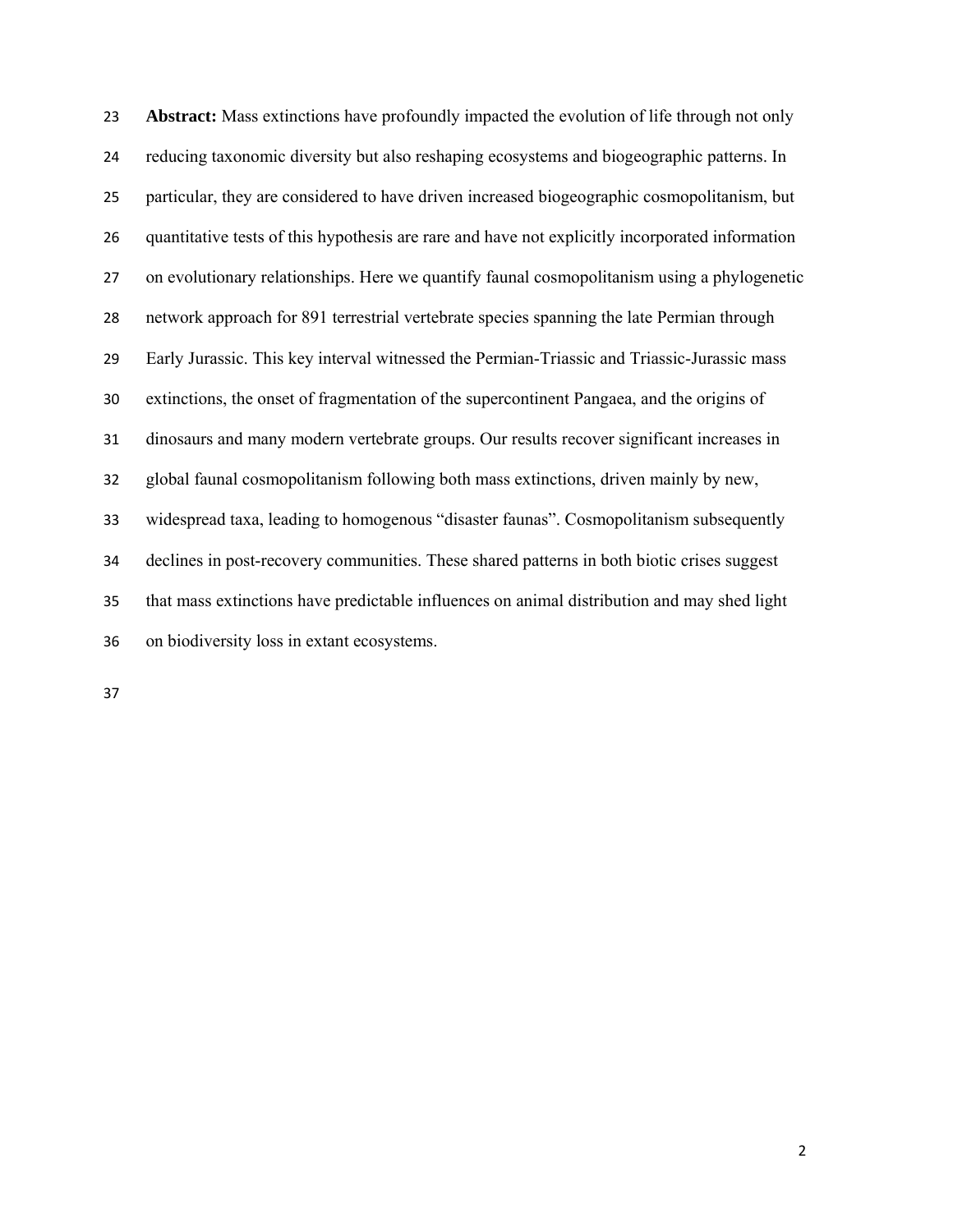| 38 | Earth history has been punctuated by mass extinction events $\frac{1}{2}$ , biotic crises that          |
|----|---------------------------------------------------------------------------------------------------------|
| 39 | fundamentally alter both biodiversity and biogeographic patterns $^{1,2}$ . A common                    |
| 40 | generalisation is that mass extinctions are followed by periods of increased faunal                     |
| 41 | cosmopolitanism $1-4$ . For example, the Early Triassic aftermath of the Permian-Triassic mass          |
| 42 | extinction, the largest extinction event known $5.6$ , has been considered as characterized by a        |
| 43 | globally homogeneous 'disaster fauna' dominated by a small number of widely distributed                 |
| 44 | and abundant taxa $^{1,3,6-8}$ . Similar patterns have been proposed for the aftermath of the mass      |
| 45 | extinction at the end of the Triassic <sup>9</sup> . However, explicit quantitative tests of changes in |
| 46 | cosmopolitanism across mass extinctions are rare and have been limited to small                         |
| 47 | geographical regions $3$ or have not incorporated information from evolutionary relationships           |
| 48 | (phylogeny) $^{2,3}$ .                                                                                  |

In order to test the impact of mass extinctions on biogeographic patterns, a method for 50 quantifying relative changes in cosmopolitanism through time is required. Sidor *et al.*<sup>3</sup> proposed that spatial occurrence data can be modelled as a bipartite taxon-locality network, specifying the distribution of fossil taxa (e.g., species) within defined localities (e.g., geographic areas such as continents or basins). The biogeographic structure of this network can then be quantified. Faunal heterogeneity (or biogeographic connectedness, BC) can be measured as the rescaled density of the network – the number of taxa actually shared between 56 localities relative to the total possible number of taxon links between them<sup>3</sup> (Fig. 1a, b). Higher values of BC equate to increased cosmopolitanism (i.e., less heterogeneity), whereas decreases in BC indicate increasing faunal endemism or provinciality (i.e., greater heterogeneity). This approach has been previously applied to assess regional changes in 60 . cosmopolitanism within southern Gondwana across the Permian-Triassic mass extinction . Results indicated a decline in BC from the late Permian to the Middle Triassic, indicating that cosmopolitanism increased following the extinction event. However, this study did not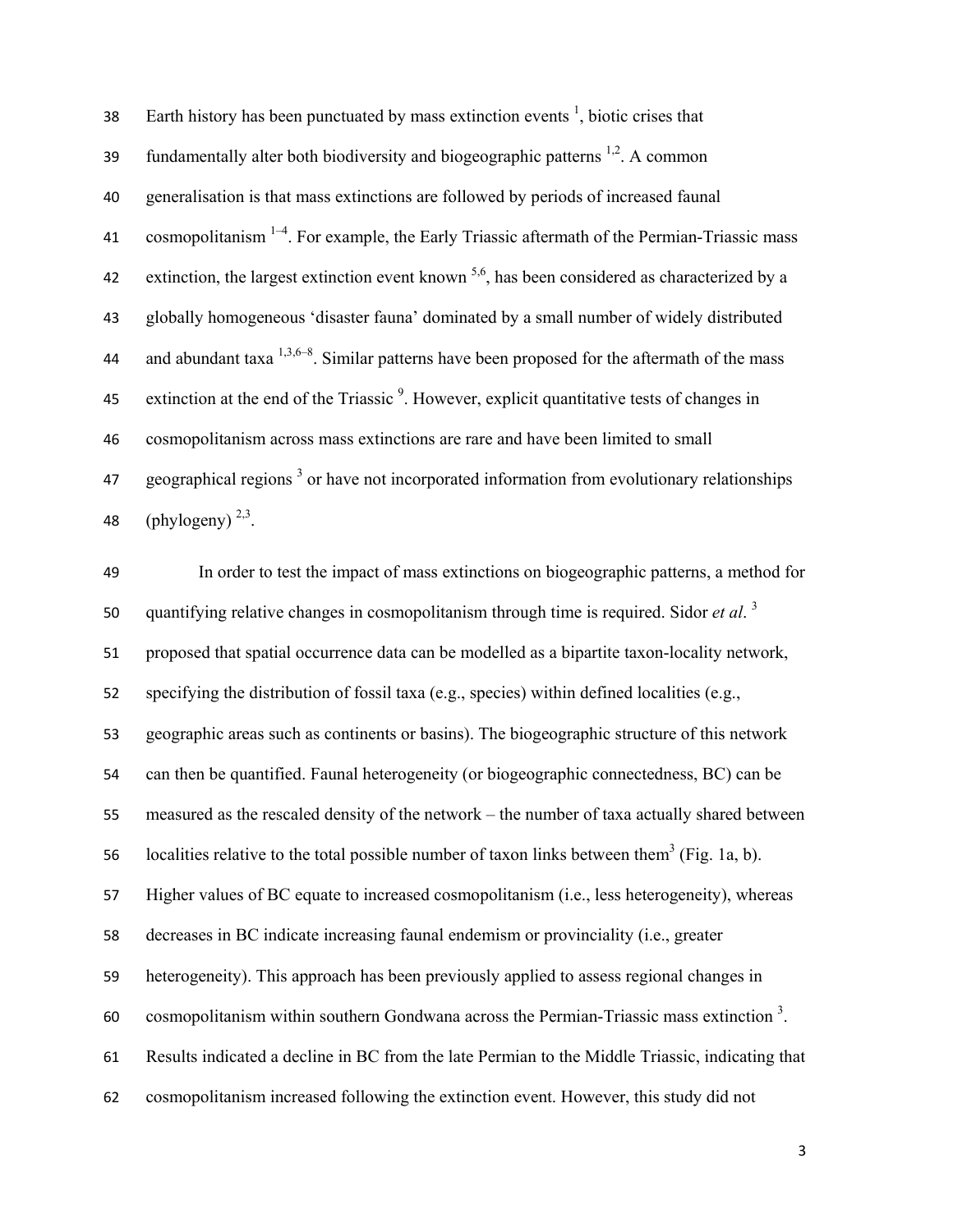include the critical immediate post-extinction faunas (earliest Triassic), and it is also unclear whether this regional signal is representative of global biogeographic trends.

This network method uses only binary presence-absence data – i.e., information on whether a given species was present (and sampled) within a given locality or not. It does not explicitly incorporate information on the supra-specific phylogenetic relationships between taxa, such as could be used to estimate phylogenetic distance present between different species present at different localities. As such, it may be difficult or impossible to apply to a global fossil record dominated by singletons (species occurring at just one locality), as is common for tetrapods. Moreover, the results are potentially sensitive to systematic variation in taxonomic practice (i.e., 'lumping' versus 'splitting') and differential temporal and spatial sampling. Consequently, it may be useful to consider how closely related sets of species from pairs of localities are on a continuous scale.

Here we present a modification of this network model that addresses these issues by incorporating phylogenetic information into the calculation of BC. Rather than treating links between taxa in different geographic regions in a binary fashion, they are instead inversely weighted in proportion to the phylogenetic distance between them (Fig. 1a, c). These reweighted links are then used to calculate phylogenetic biogeographic connectedness (pBC). As with BC, higher levels of pBC equate to more cosmopolitan faunas, with less phylogenetic distance between sets of species from pairs of localities. By contrast, lower values of pBC indicate greater endemism, and increased phylogenetic disparity between sets of species from pairs of localities. This method was applied using an informal supertree (figure 2a; Supplementary Note 1) and species-level occurrence dataset of terrestrial amniotes ranging from the late Permian to late Early Jurassic (c. 255–175 Ma; see Supplementary Note 2).A k-means cluster analysis was used to group taxa into ten distinct geographical regions based on their occurrence palaeocoordinates (figure 2b; Supplementary Information Note 3).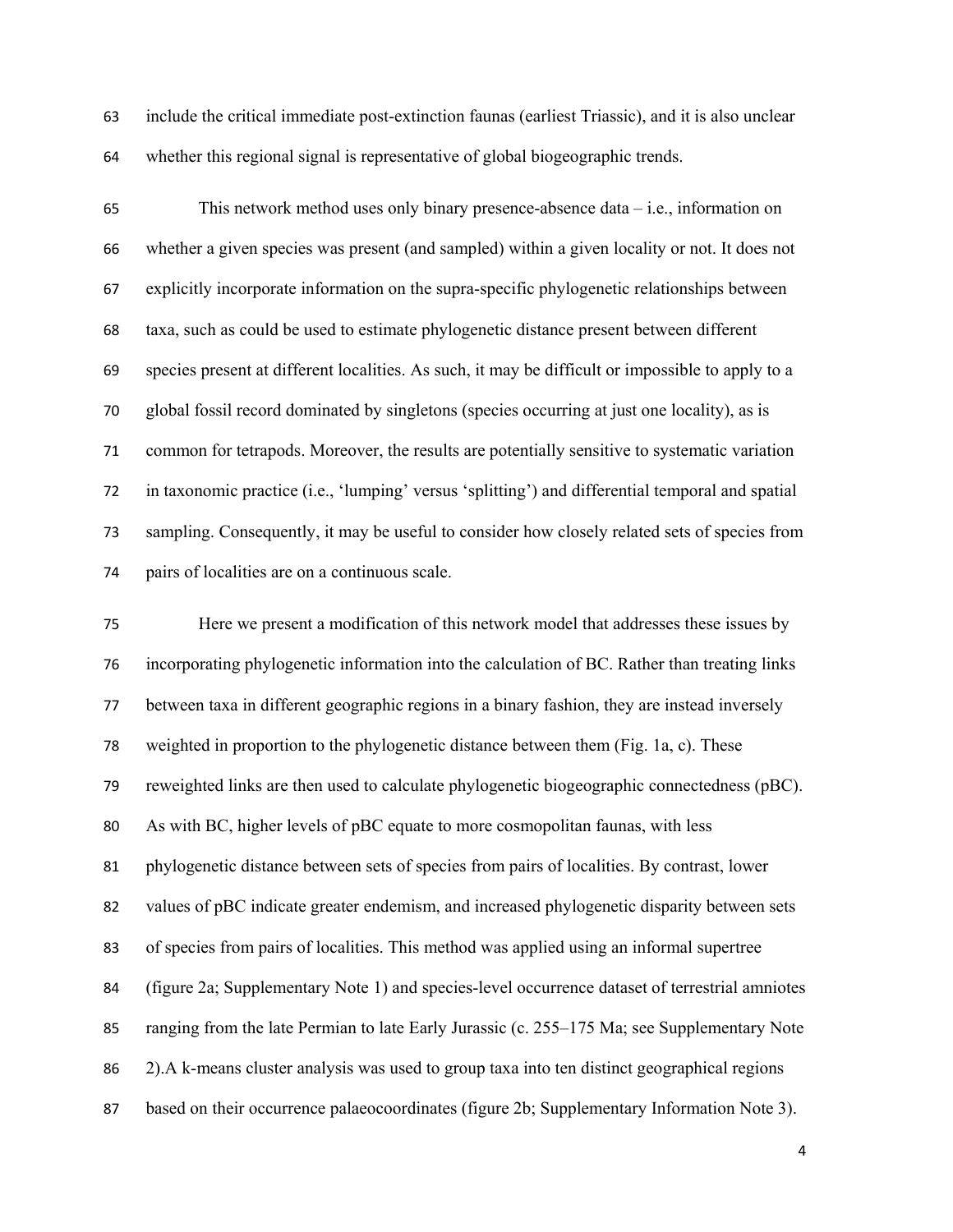The sampled interval includes the Permian-Triassic and Triassic-Jurassic mass extinction events, and the origins of key terrestrial vertebrate clades such as crocodylomorphs, 90 dinosaurs, lepidosaurs, mammaliaforms, pterosaurs, and turtles  $\frac{9}{10}$ . It is of particular 91 biogeographic interest due to the presence of the supercontinent Pangaea  $\frac{10}{2}$ , which began to break apart by the Early Jurassic. Although barriers to dispersal might be perceived as sparse on a supercontinent, numerous studies have suggested faunal provinciality and endemism on 94 Pangaea, perhaps driven by climatic variation  $3,9,11-13$ . Our methodological approach allows patterns of global provincialism to be quantified, and the impact of mass extinctions on faunal cosmopolitanism tested, within an explicit phylogenetic context. Results demonstrate the evolution of relatively cosmopolitan 'disaster faunas' following both the Permian-Triassic and Triassic-Jurassic mass extinctions, suggesting that mass extinctions may have common biogeographical consequences.

**Results** 

**Global phylogenetic network biogeography results**. A marked and significant increase in global phylogenetic biogeographic connectedness (pBC) is observed across the Permian-Triassic mass extinction (Fig. 3). A gentle, non-significant, decrease occurs from the Early Triassic to the Middle Triassic. This is followed by a strong, significant decrease to minimum pBC values (and so maximum provincialism) in the Late Triassic. A significant increase in pBC is then observed after the Triassic-Jurassic mass extinction, in the early Early Jurassic, although pBC does not reach the levels seen in the Early Triassic. Phylogenetic BC declines to levels similar to those seen in the Late Triassic by the end of the Early Jurassic. These results show no correlation with the number of taxa or regions sampled in each time bin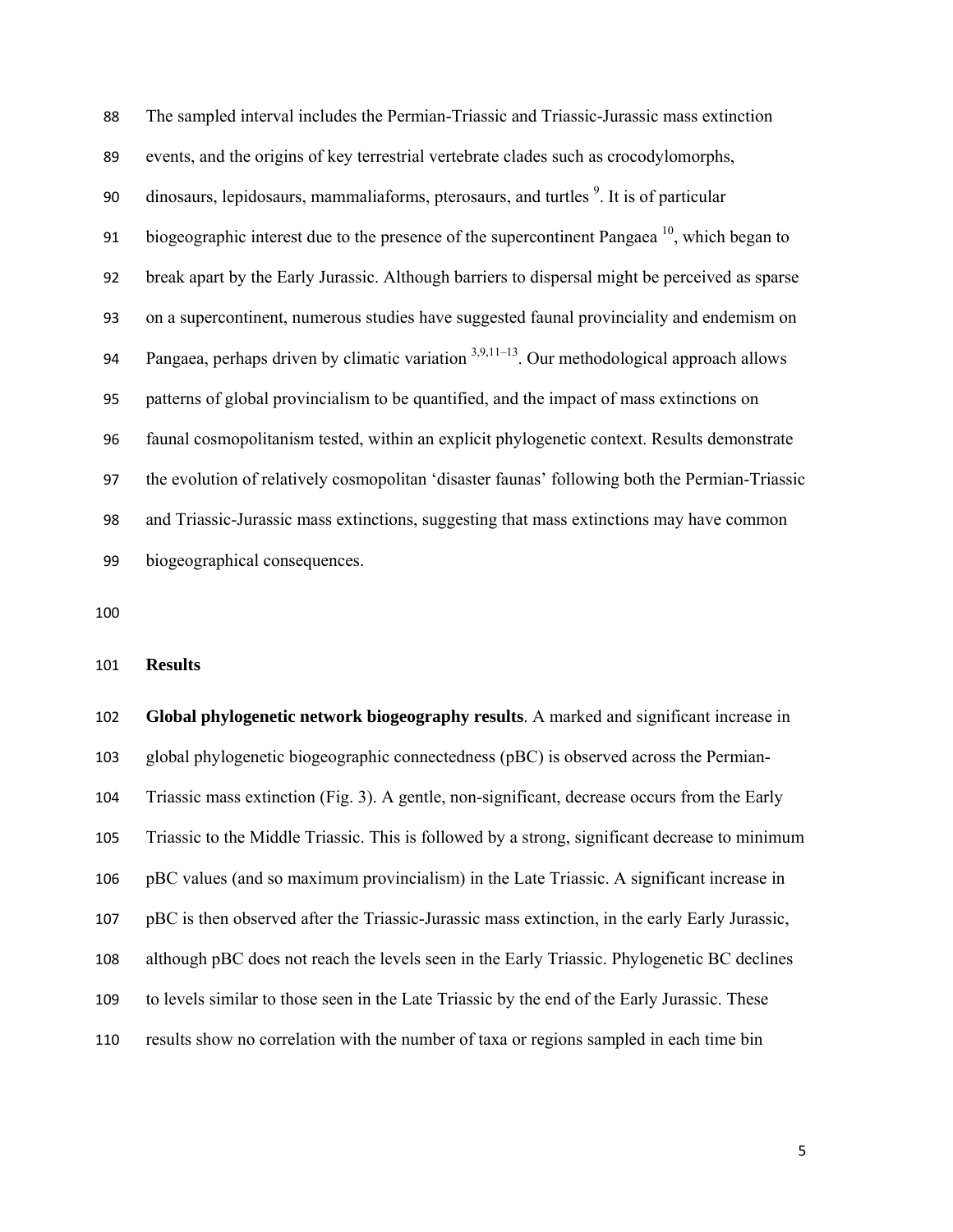(Supplementary Note 4, Supplementary Figs 1, 2, 3)and appear robust to variance in time bin length (Supplementary Figs 3d, 4).

Results for non-phylogenetic network biogeographic connectedness (non-phylogenetic BC) of the global dataset significantly differ from the phylogenetic results (Fig. 3). An overall decline in non-phylogenetic BC is still observed through the Triassic, but differences between the Lopingian, Early Triassic, and Middle Triassic time bins are not significant. In addition, no increase in non-phylogenetic BC is observed over the Triassic-Jurassic boundary.

**Global analysis of taxon subsets**. An increase in global pBC across a mass extinction 120 boundary may result from preferential survivorship of cosmopolitan lineages  $8,14-17$ , radiation 121 of opportunistic 'disaster taxa' <sup>6</sup>, or both. In order to test which of these processes drove observed increases in global pBC, we carried out additional analyses on subsets of our data. The first set of comparisons was restricted to those less inclusive clades that exhibit high levels of survivorship across each extinction event, thereby removing the influence of preferential extinction and focusing on patterns for clades established prior to the extinction. Among these taxa, a significant change in pBC is no longer observed across the Permian-Triassic boundary (Fig. 4a), although the increase across the Triassic-Jurassic mass extinction remains significant (Fig. 4b). The second set of comparisons focused on novel, recently-diverging clades, and demonstrates very high levels of pBC for these taxa in both the Early Triassic and the earliest Jurassic, significantly greater than total pBC in both these and the preceding time bins (Fig. 4a, b). Comparison of recently diverging clades in all time bins recovers the same signal as that from the total dataset (Supplementary Note 5, Supplementary Fig. 5), indicating that variation in pBC is not a result of differences in average clade age in each time bin.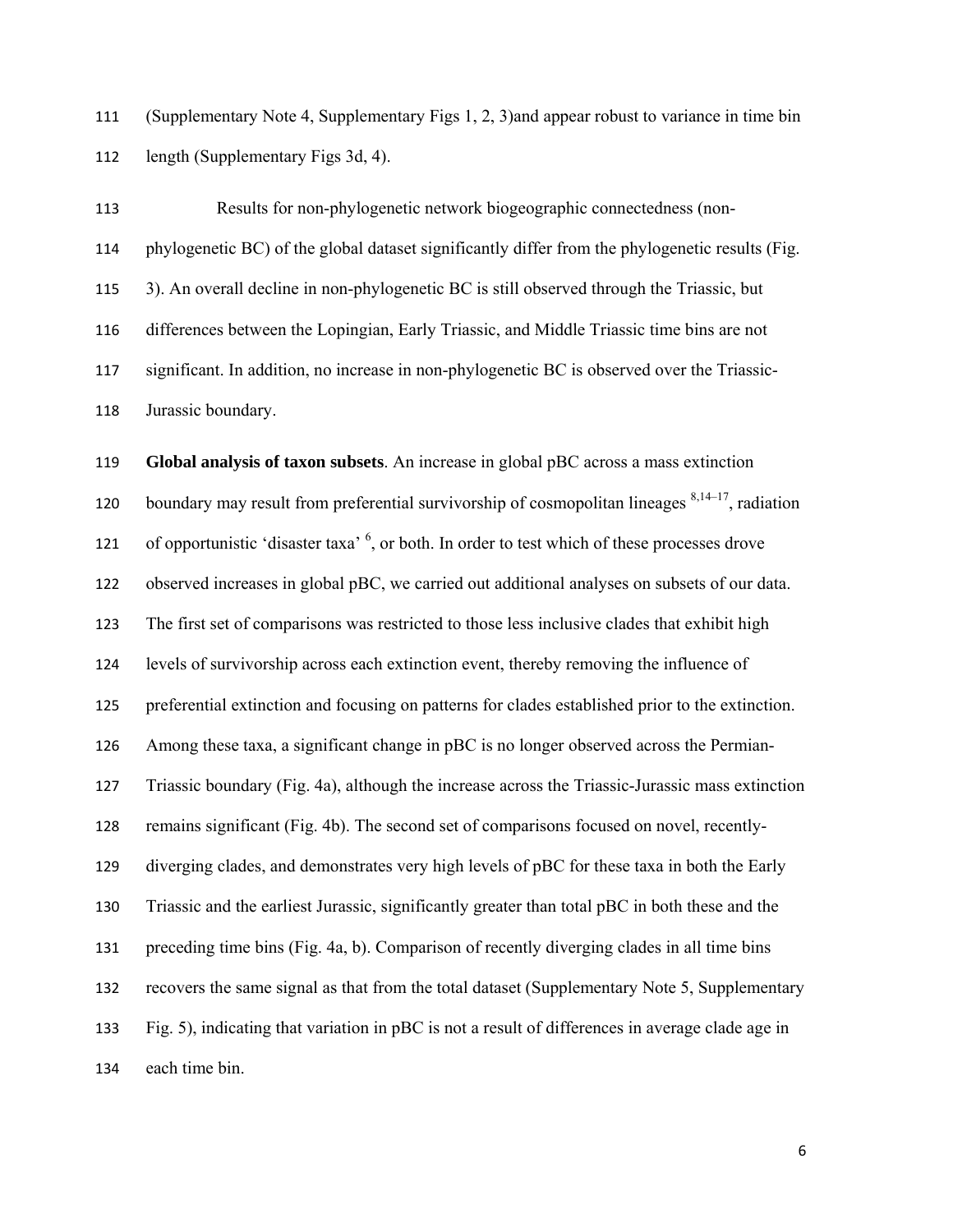**Geographically localised analyses**. To compare hemispherical trends in biogeographic connectedness, pBC was also calculated for Laurasia and Gondwana separately. The signal from Laurasian occurrences matches very closely with the global pattern (Fig. 5a). By contrast, patterns in Gondwana diverge markedly from global trends in the latest Triassic, where pBC abruptly rises, and then gradually declines through the Early Jurassic (Fig. 5a). In addition, pBC analysis was implemented on terrestrial amniote occurrences from the southern Gondwanan dataset of Sidor *et al*.<sup>3</sup>. This dataset groups taxa at a geological basin, rather than broader regional, level; as a consequence, this analysis indicates how pBC differs at geographically smaller scales. Biogeographic connectedness is lower in the Middle Triassic than in the late Permian under both phylogenetic and non-phylogenetic treatments of these data (Fig. 5b); however, the result is not significant for phylogenetic BC.

#### **Discussion**

The Triassic represents an important time in the evolution of vertebrate life on land. It witnessed a series of turnover events that resulted in a major faunal transition from Palaeozoic communities, dominated by non-mammalian synapsids and parareptiles, to more modern faunas including clades such as crocodylomorphs, dinosaurs, lepidosaurs, 151 mammaliaforms, and turtles  $9,18$ . Our novel phylogenetic network approach helps to place these major faunal transitions of the Triassic within a global biogeographical context by allowing changes in faunal connectivity to be quantified within an explicit evolutionary framework.

Our results demonstrate an overall decrease in pBC from the Lopingian to the Early Jurassic, but punctuated by significant increases across both the Permian-Triassic and Triassic-Jurassic mass extinction events. This provides quantitative support for classically held hypotheses about the presence of a global cosmopolitan fauna in the aftermath of and in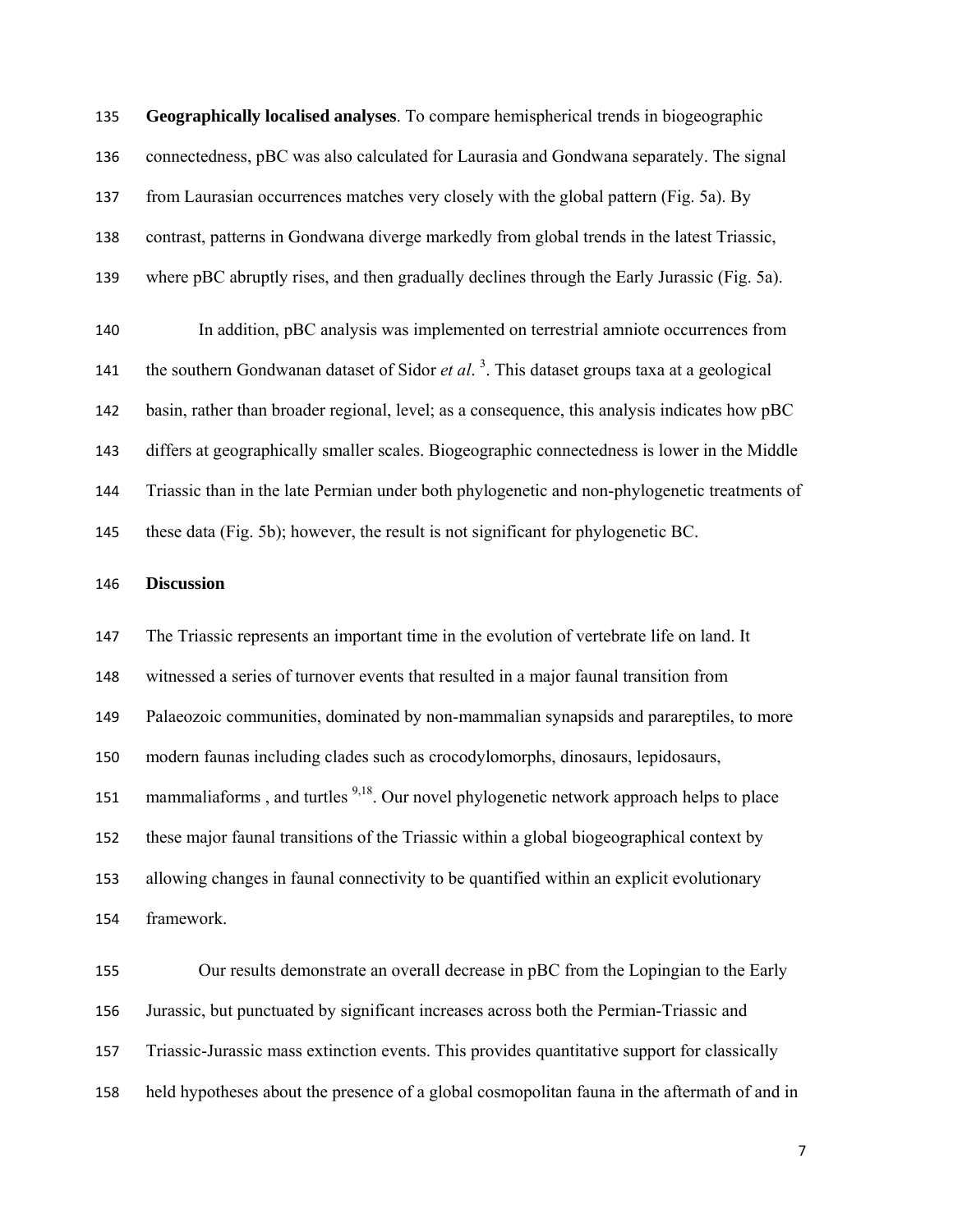| 159 | response to these events $23$ . The robustness of these results to sampling variation and variable |
|-----|----------------------------------------------------------------------------------------------------|
| 160 | time bin length supports their interpretation as real biogeographical signals.                     |

| 161 | Our taxon subset analyses were explicitly aimed at disentangling the impact of                          |
|-----|---------------------------------------------------------------------------------------------------------|
| 162 | alternative mechanisms that could lead to this pattern of increased post-extinction pBC.                |
| 163 | Novel clades, those diverging immediately prior to or immediately after each mass extinction,           |
| 164 | were analysed separately and exhibit relatively high levels of pBC (i.e., increased                     |
| 165 | cosmopolitanism relative to the preceding time bin) in both the Early Triassic and earliest             |
| 166 | Jurassic (Fig. 4a, b). By contrast, surviving clades, those well-established prior to the               |
| 167 | extinction and extending through it, exhibit no increase across the Permian-Triassic boundary           |
| 168 | and only a moderate increase across the Triassic-Jurassic boundary (Fig. 4b). This indicates            |
| 169 | that the increases in pBC following each extinction were primarily driven by the                        |
| 170 | opportunistic radiation of novel taxa to generate cosmopolitan 'disaster faunas', rather than           |
| 171 | being due to preferential extinction of endemic taxa <sup>19</sup> . Recently-diverging clades in other |
| 172 | time bins do not exhibit elevated pBC (Supplementary Note 5) and there is no correlation                |
| 173 | between pBC and average branch length in each time bin (Supplementary Note 6,                           |
| 174 | Supplementary Fig. 6), indicating that this result is due to abnormal conditions following              |
| 175 | each mass extinction as opposed to being a property of clade age.                                       |
| 176 | The global biogeographic restructuring of biological communities associated with                        |

these mass extinction events hence provides evidence of the release of biotic constraints ,

which would have facilitated the radiation of new or previously marginal groups, such as

- 179 archosaurs following the Permian-Triassic mass extinction , and dinosaurs and
- 180 mammaliaforms during the Early Jurassic  $20,21$ . This highlights the importance of historical

contingency in the history of life, where unique events such as mass extinctions have exerted

strong influences on the subsequent macroevolutionary patterns observed in deep time  $22-24$ .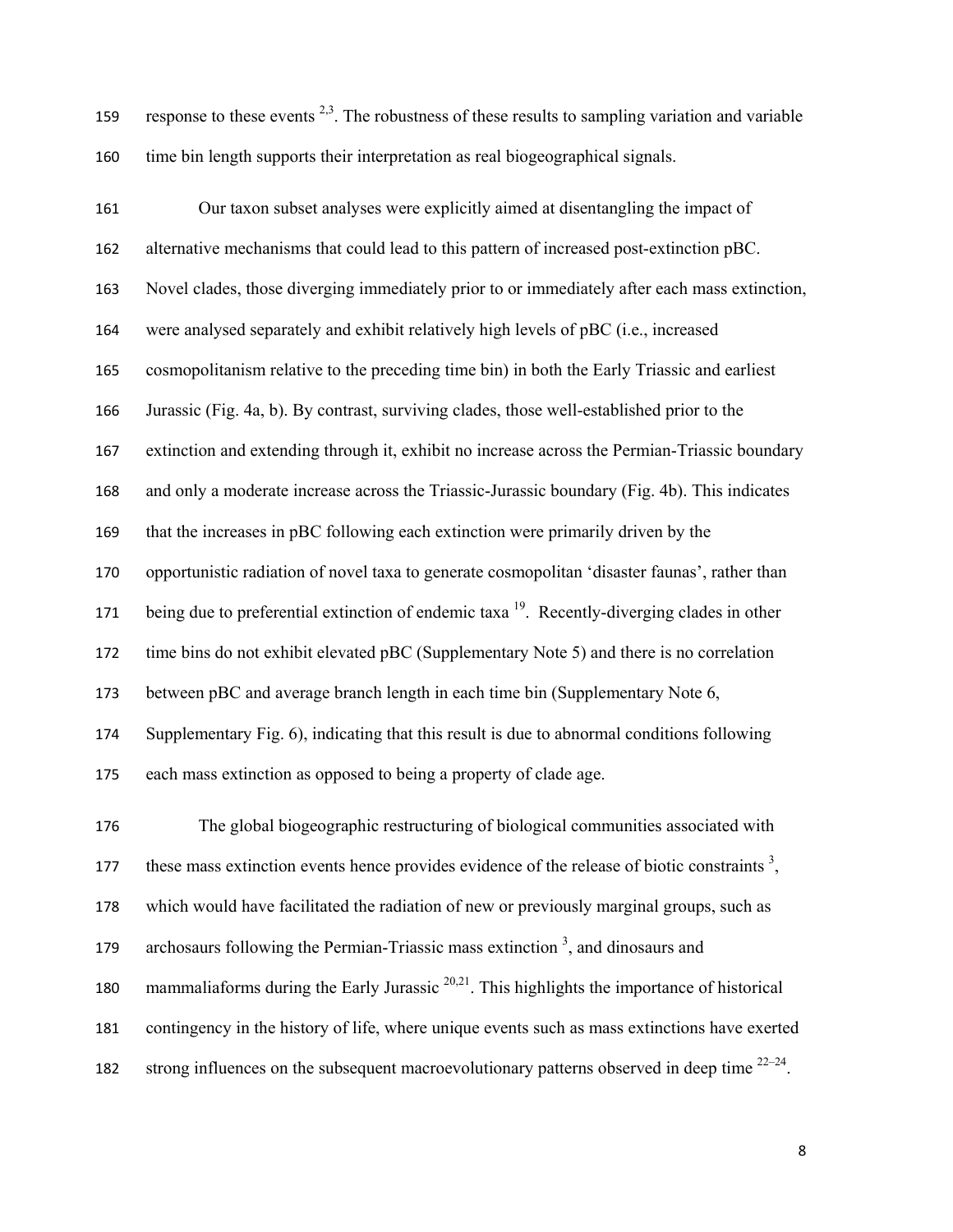The global pBC pattern recovered here differs from the more geographically focused and temporally limited non-phylogenetic study of Sidor *et al.*<sup>3</sup>, which found Middle Triassic levels of BC in southern Pangaea to be lower than those seen in the late Permian. Reanalysis of the amniote occurrences from the basin-level dataset of Sidor *et al*. demonstrates that pBC also declines between these time bins, although not significantly (Fig. 5b). Looking more broadly, pBC trends in Gondwana differ from those seen in Laurasia (Fig. 5a). This is particularly evident in the Late Triassic and Early Jurassic, in which a significant increase and decrease in pBC is seen in Laurasia for each time bin, respectively, but not in Gondwana (Fig. 5a).

These results suggest that localised biogeographic patterns within Gondwana may have been decoupled from those seen elsewhere in the northern hemisphere. This would corroborate previous work suggesting the evolution of a distinct fauna, that includes massopodan sauropodomorphs, ornithischians, basal saurischians, and prozostrodontian cynodonts as relatively common taxa in South America and Africa during the Late Triassic  $\frac{11}{1}$ . The occurrences of guaibasaurids  $\frac{25}{1}$  and floral similarities  $\frac{26,27}{1}$  provide some links between South American communities and the upper Maleri Formation of India, although the latter assemblage remains relatively poorly-known and sampled. The Triassic-Jurassic mass 200 extinction was a global event and it is unclear why decoupling of biogeographic trends within Gondwana should occur. Sampling within Gondwana during this interval is uneven, with the bulk of occurrences coming from palaeolatitudes between 30-60°S (see Supplementary Note 4). During the Late Triassic the 30-60° latitudinal belts were dominated 204 by subtropical desert  $^{28}$ . Interestingly, whereas this biome was more fragmented by seasonally wet conditions through into the Jurassic within Laurasia, it remained relatively stable in 206 Gondwana  $^{26,28}$ . It is possible that this stability may have contributed to the evolution of a distinct fauna in the southern hemisphere. Alternatively, however, this distinct Gondwanan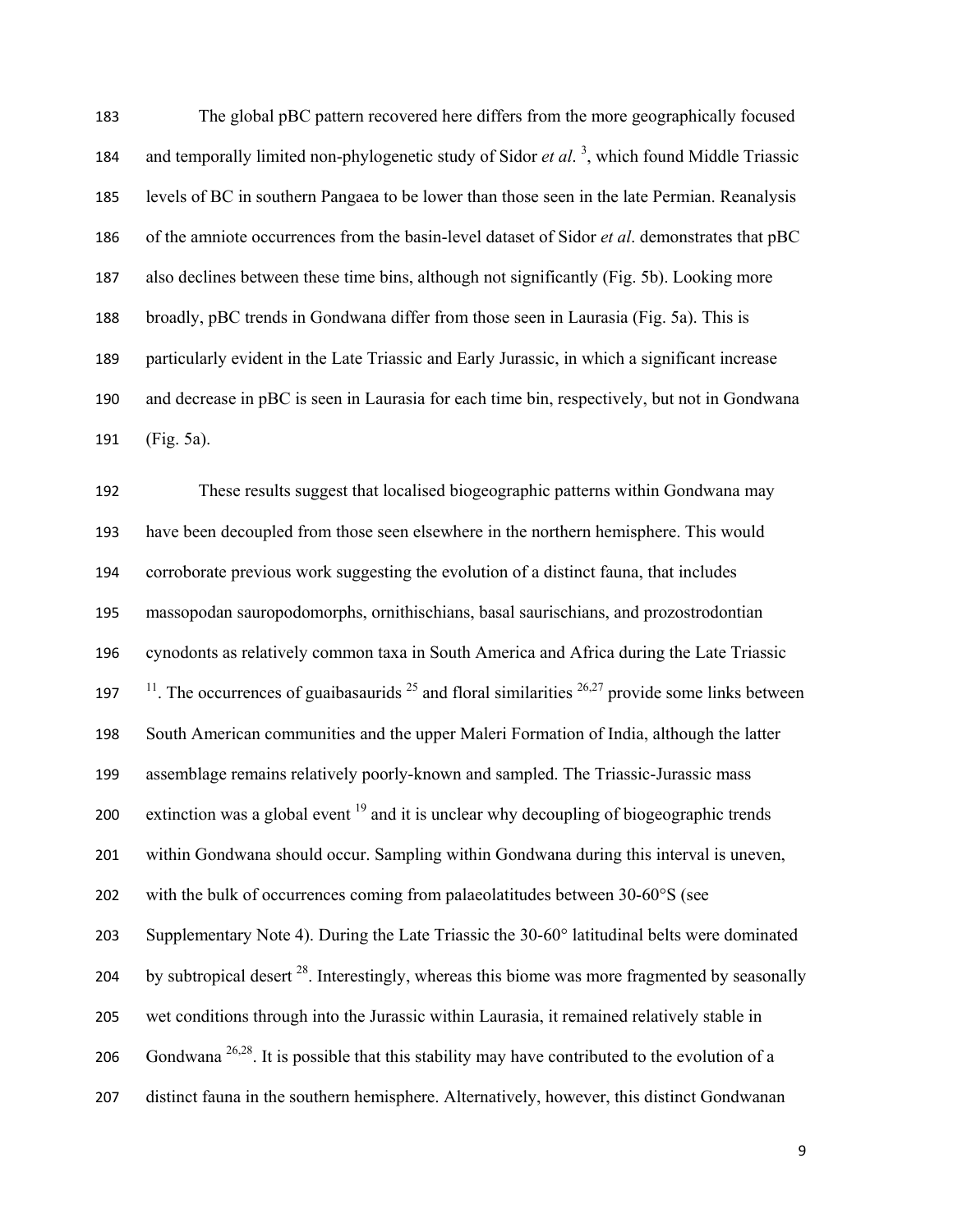pattern may be a sampling artefact. Although the inclusion of phylogenetic information allows the approach used here to incorporate more data than previous methods, sampling of latest Triassic and earliest Jurassic Gondwanan localities is relatively poor and uneven, leading to the low statistical power of results within these time bins. In the earliest Jurassic, in particular, over 80% of Gondwanan tetrapod occurrences are from the upper Elliot and Clarens formations of South Africa. Further evaluation of this possible signal will require sampling of new Late Triassic and Early Jurassic Gondwanan localities, particularly from India and Antarctica.

Under our non-phylogenetic network analysis of the global dataset, no increase in BC is observed across the Triassic-Jurassic boundary; indeed, no significant differences are observed between any consecutive time bins (Fig. 3). This highlights the importance of including phylogenetic information in global analyses such as that conducted here; without the incorporation of phylogeny, aspects of biogeographic signal may be obscured. The decline of pBC to minimal levels towards the end of the Triassic supports hypotheses of strong faunal provinciality and increased endemism within Pangaea during the early 223 Mesozoic <sup>3,9,12,13,29</sup>. The distribution of Late Triassic tetrapods varies with latitude <sup>9,11–13</sup>, a 224 pattern also observed in terrestrial floras  $9.27$ . This is somewhat unexpected, given that 225 oceanic barriers to dispersal were scant and the latitudinal temperature gradient was weak  $^{28}$  in Pangaea during the Late Triassic. Instead, the 'mega-monsoonal' climate of Late 227 Triassic Pangaea<sup>28</sup> would have driven provinciality of faunas through strong latitudinal and 228 seasonal variation in precipitation  $12,13$ . Patterns of endemism farther back into the Palaeozoic are presently unclear because the Lopingian was preceded by a poorly-understood period of 230 taxonomic turnover during the Guadalupian . Analysis of older Palaeozoic time bins will be required to elucidate changes in endemism during the earlier history of Pangaea.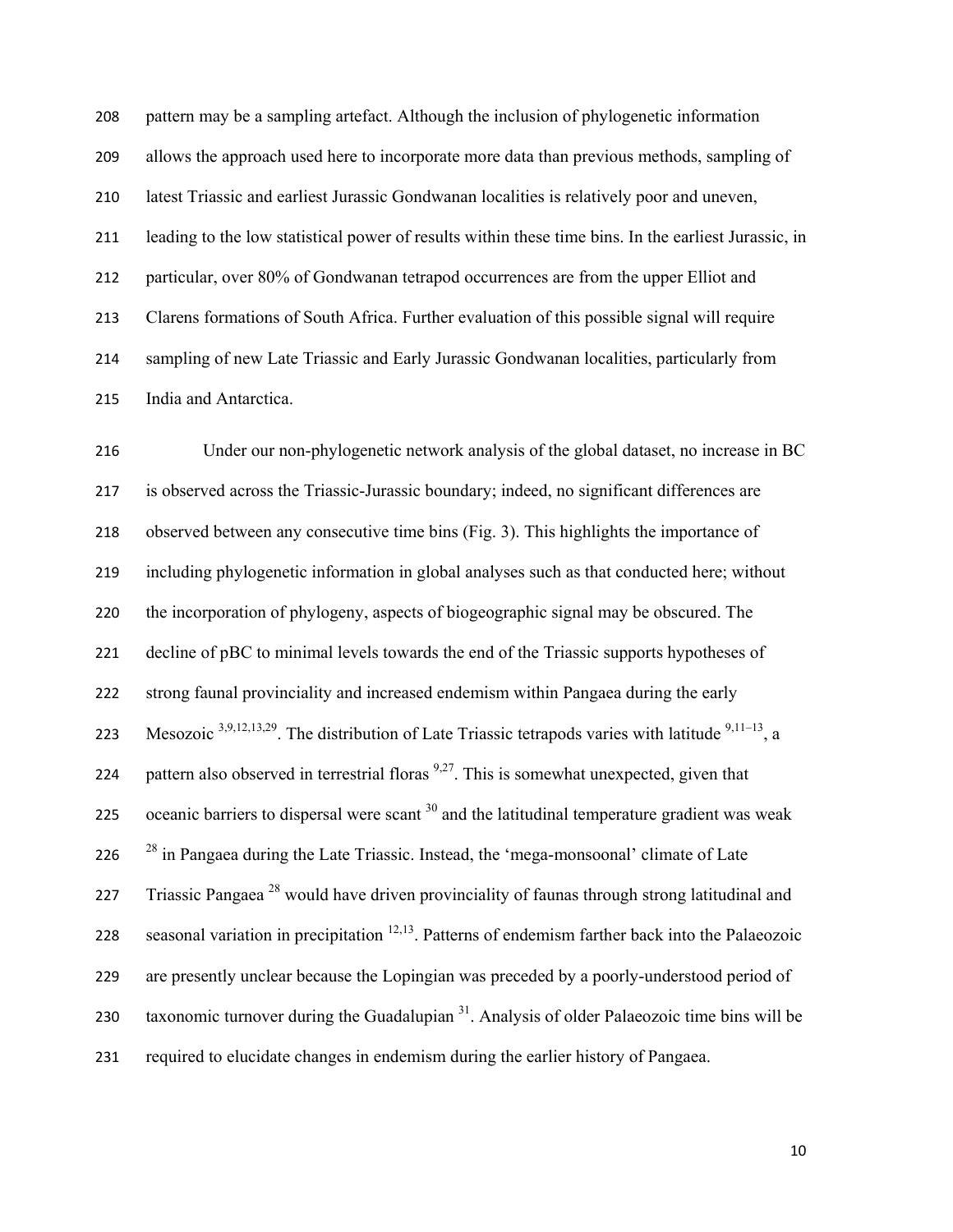This background trend of increasing endemism contrasts sharply with the increase in pBC immediately following each mass extinction. This highlights the unique 234 macroevolutionary regimes associated with mass extinctions<sup>24,32</sup>, with post-extinction 'disaster faunas' being the result of the abnormal selective conditions operating in the wake of these crises. An increase in global cosmopolitanism, with a prevalence of 'disaster taxa', 237 has also been observed in marine invertebrates across the Ordovician-Silurian  $33,34$ , Permian-238 Triassic  $35,36$ , and Cretaceous-Palaeogene  $14$  mass extinctions, although these studies have not explicitly incorporated phylogenetic data. Similarly, more generalized insect-plant 240 associations show higher survivorship across the Cretaceous-Tertiary mass extinction<sup>37</sup> and, on the smaller scale, Pleistocene-Holocene warming resulted in a greater unevenness of small 242 mammal faunas in northern California<sup>38</sup>. Our demonstration of a similar signal in terrestrial communities in the latest Palaeozoic and early Mesozoic suggests that mass extinctions exert predictable biogeographical influences. However, the Permian-Triassic and Triassic-Jurassic events may be unique amongst terrestrial mass extinctions due to the presence of Pangaea, where the perceived reduction in barriers to overland dispersal might have facilitated the development of high levels of terrestrial cosmopolitanism. Extending the methodology employed here to other extinction events, such as for terrestrial faunas across the Cretaceous– Palaeogene boundary, will provide further tests of generalizable biogeographic trends across different mass extinction events.

These common trends observed in the fossil record have the potential to inform modern conservation efforts, given that the current biodiversity crisis is acknowledged as 253 representing another mass extinction event <sup>39</sup>. Global homogenisation due to human 254 activities, such as landscape simplification<sup>40</sup>, ecosystem disruption<sup>40–42</sup>, anthropogenic 255 climate change<sup>4,38,42</sup>, and introduction of exotic species<sup>42–44</sup>, represents a principal threat to 256 contemporary biodiversity<sup>43,45</sup>. Ongoing extinction will exacerbate this<sup>42,43</sup> with a shift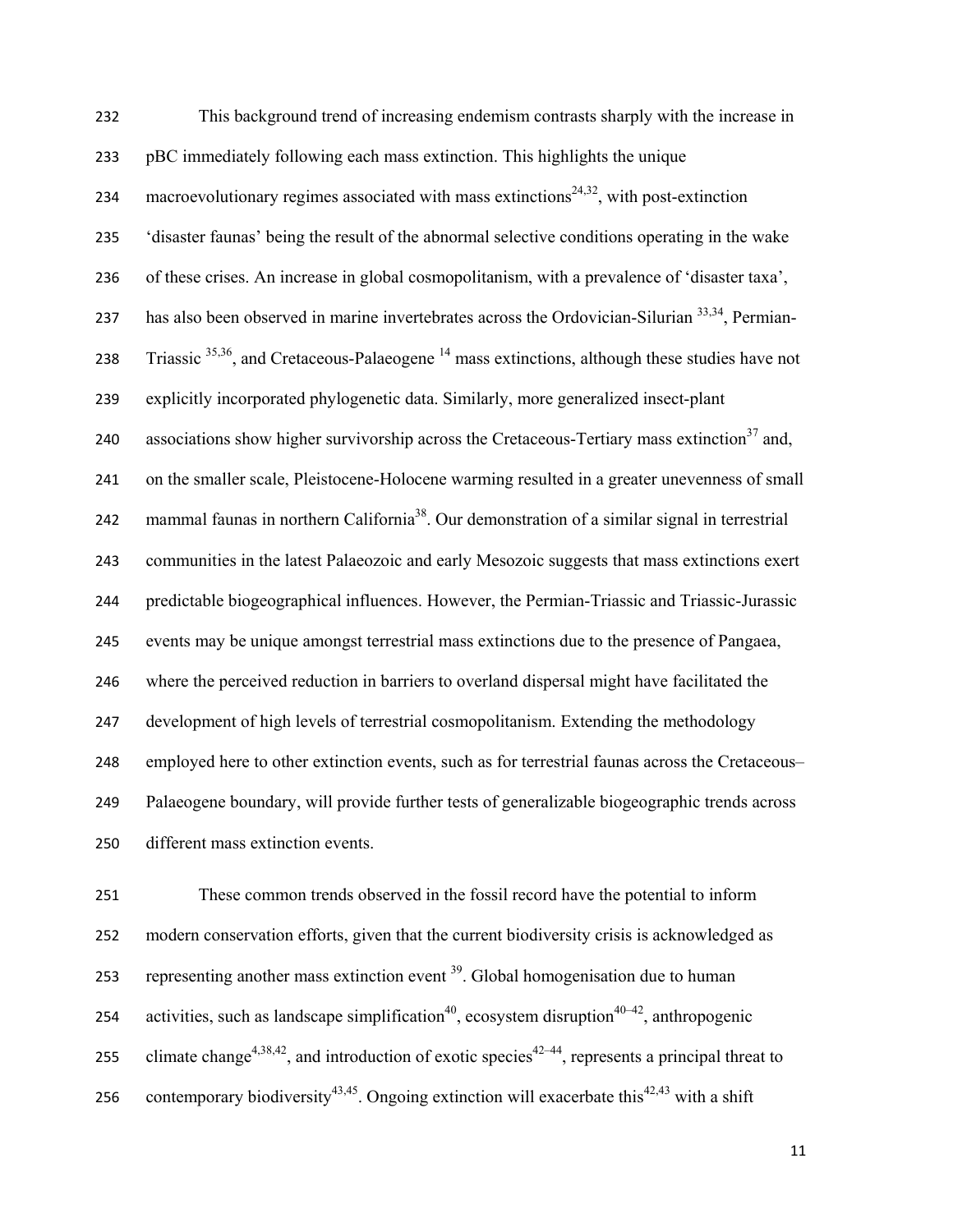257 towards a more generalised 'disaster' fauna projected on the basis of current trends <sup>4,46</sup>. The observation of global collapse in biogeographic structure accompanying previous mass extinctions, as documented here, corroborates this and is of key importance in forecasting the biological repercussions of the current biodiversity crisis.

**Methods** 

**Phylogeny**. An informal supertree of 1046 early amniote species ranging from 315–170 Ma was constructed from pre-existing phylogenies (Fig. 2a; see Supplementary Note 1, Supplementary Data 1). We used an informal supertree approach rather than a formal supertree in order to maximise taxonomic sampling, including species that have not been included in quantitative phylogenetic analyses. In addition to the taxa included in the biogeographic connectedness analyses, this sample included some stratigraphically older taxa in order to more accurately date deeper nodes. In order to account for phylogenetic uncertainty, 100 time-calibrated trees, with random resolution of polytomies, were produced 271 from this supertree utilizing the 'timePaleoPhy' function of the paleotree package in R (version 3.2.3; *34*). Trees were dated according to first occurrence dates, with a minimum branch length of 1 Myr.

**Taxon occurrences and ages**. A global occurrence database of 891 terrestrial amniote 276 species was assembled, primarily from the Paleobiology Database , with the addition of some occurrences from the literature (see Supplementary Note 2, Supplementary Data 2). Taxa were dated at stage level. They were then placed in the following time bins for analysis: Lopingian, Early Triassic (Induan and Olenekian), Anisian, Ladinian, early Late Triassic (Carnian–early Norian), late Late Triassic (late Norian–Rhaetian), early Early Jurassic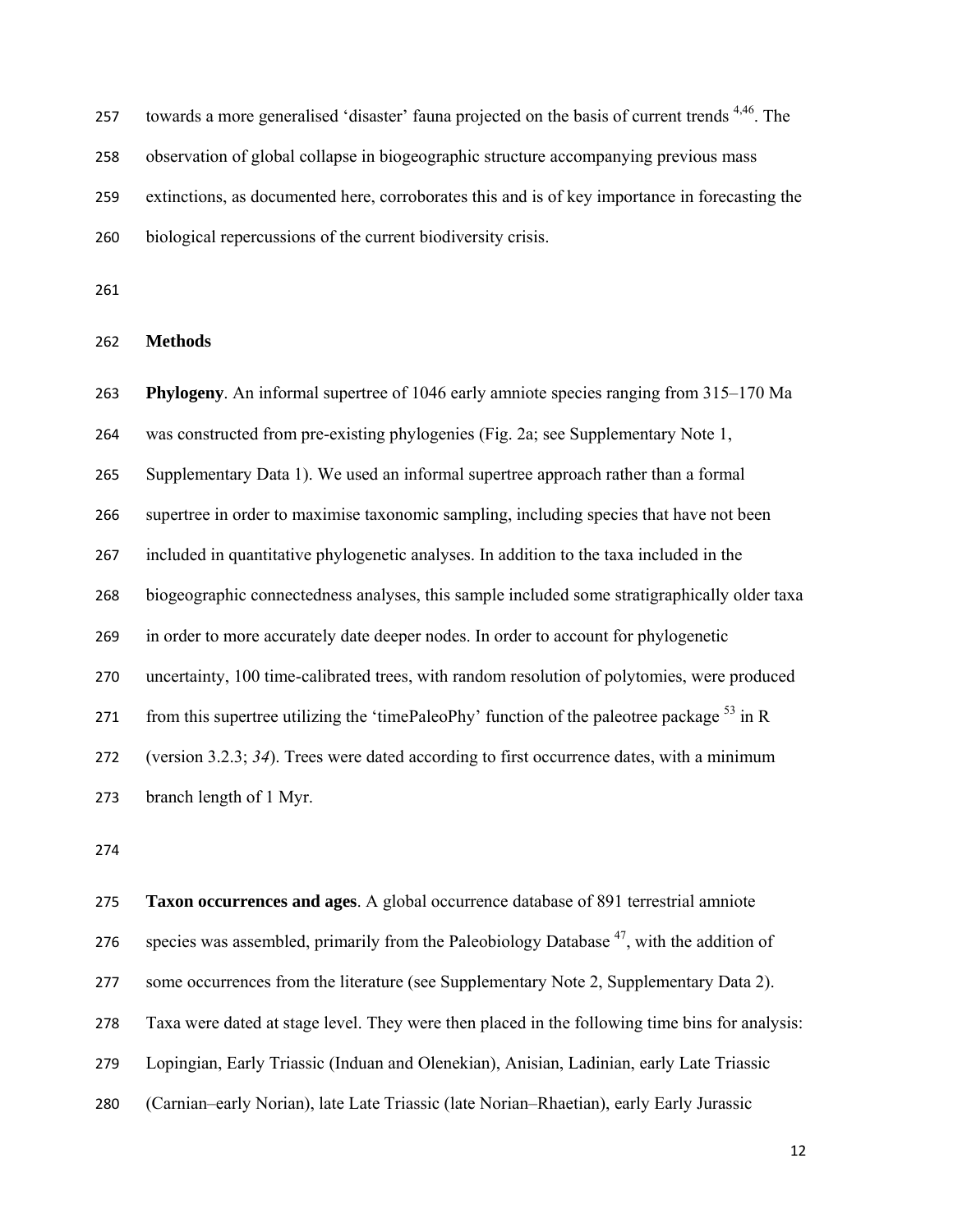(Hettangian, Sinemurian), and late Early Jurassic (Pliensbachian, Toarcian). The Late Triassic was not split into its constituent stages due to the disproportionately long Norian  $\cdot$  stage  $48-51$ : rock units from this epoch were instead assigned to either the early Norian or the late Norian (see Supplementary Tables S1, S2).

**Geographic areas**. In order to conduct network and many other palaeobiogeographic analyses it is necessary to identify a series of geographically discrete areas (the localities of the taxon-locality network in the network methodology). These areas are typically defined solely on the basis of geography (rather than shared flora or fauna) because the aim is to test faunal similarity between geographically distinct regions of the world. For example, previous 291 analyses have commonly used modern continents as input areas  $10, 11, 13, 15$ . This traditional approach is potentially problematic on a supercontinent where, for example, eastern North American and north-western African localities were much closer to each other than to localities in southwestern North America or southern Africa. Instead, we defined our geographic areas on the basis of k-means clustering of palaeocoordinate data for 2144 terrestrial fossil occurrences from the relevant time span, obtained mostly from the Paleobiology Database (see Supplementary Note S3). Importantly, this approach does not require or use any information on taxonomy or phylogeny – it is solely designed to find geographically-discrete clusters of fossil localities – and thus it is fully independent from the subsequent network analyses.

Data were binned at epoch level, with each epoch analysed separately to avoid confusion arising from continental movements. K-means clustering was performed within R, varying the value of *k* from 5–15. For each value of *k,* the analysis was repeated with ten random starts, with 100 replicates). Performance of different analyses was then compared on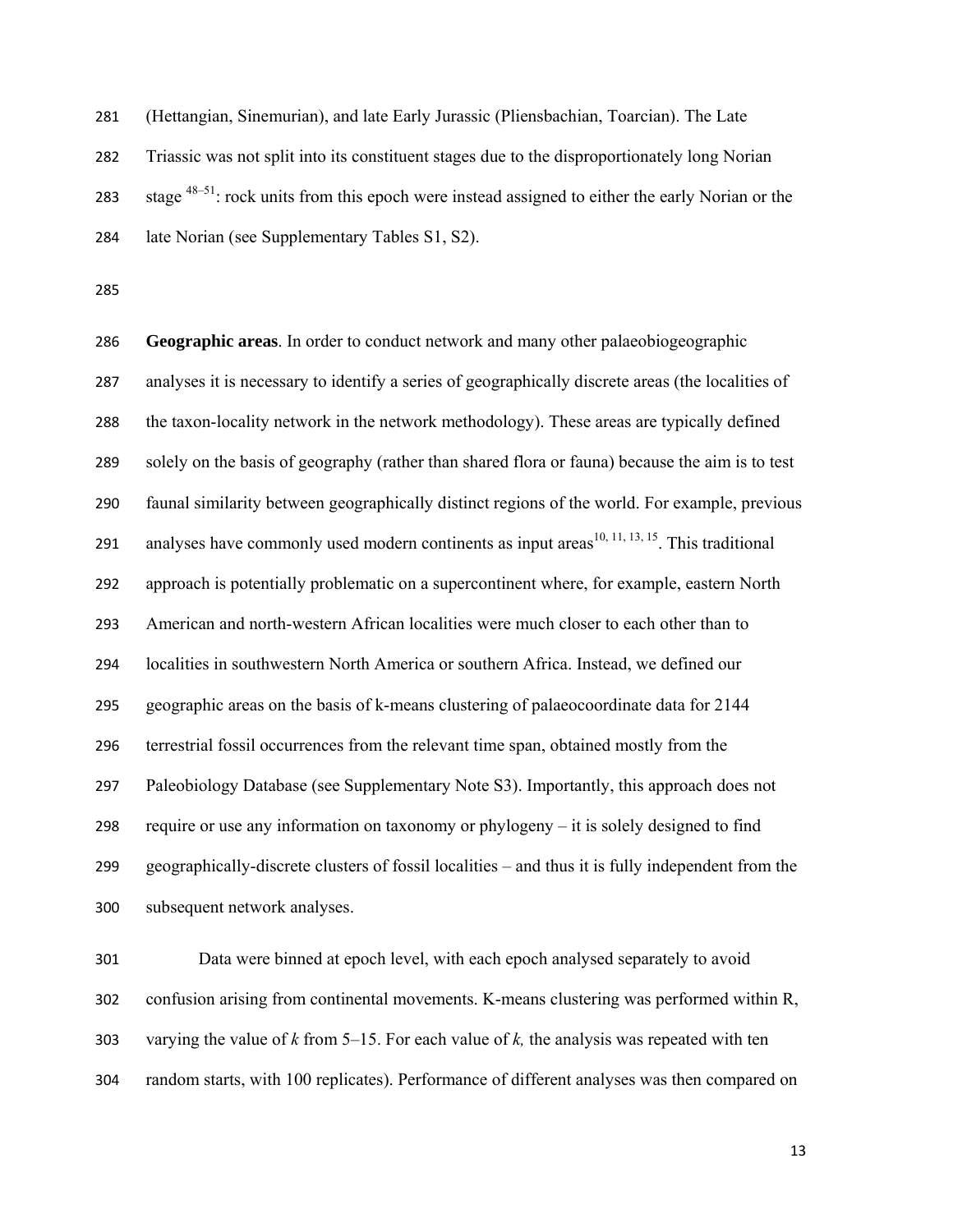the basis of the percentage of variance explained, and results were compared with 306 palaeogeographic reconstructions through this interval  $10,52$  (Supplementary Table 3; full results are given as Supplementary Data 3). This resulted in the designation of ten discrete palaeogeographic regions that each represent localities for the network analyses (Fig. 1b). Taxa were assigned to one or more regions as appropriate, yielding a taxon-locality matrix for each time bin (Supplementary Data 4).

**Phylogenetic network biogeography analyses**. Non-phylogenetic biogeographic 314 connectedness (BC) was previously quantified as the rescaled density of a taxon-locality

matrix, calculated as follows:

316 
$$
BC = \frac{0 - N}{(L*N) - N}
$$
 [1]

317 In this formula,  $O =$  the number of links in the network (the sum of all values in a taxon-locality matrix, which will equal the number of occurrences in a non-phylogenetic analysis),  $N =$  the number of taxa, and  $L =$  the number of localities. This gives the ratio between the number of taxa present beyond a single locality and the maximum possible number of occurrences (i.e., every taxon present at every locality). Aside from whether a taxon is identical or not, no further phylogenetic information is included using this method – links are only considered where an individual taxon is shared between different localities, and are all equally weighted.

Herein, this method was modified to include phylogenetic information (phylogenetic biogeographic connectedness = pBC) by weighting links between taxa as inversely proportional to the phylogenetic distances between them. Phylogenetic distances between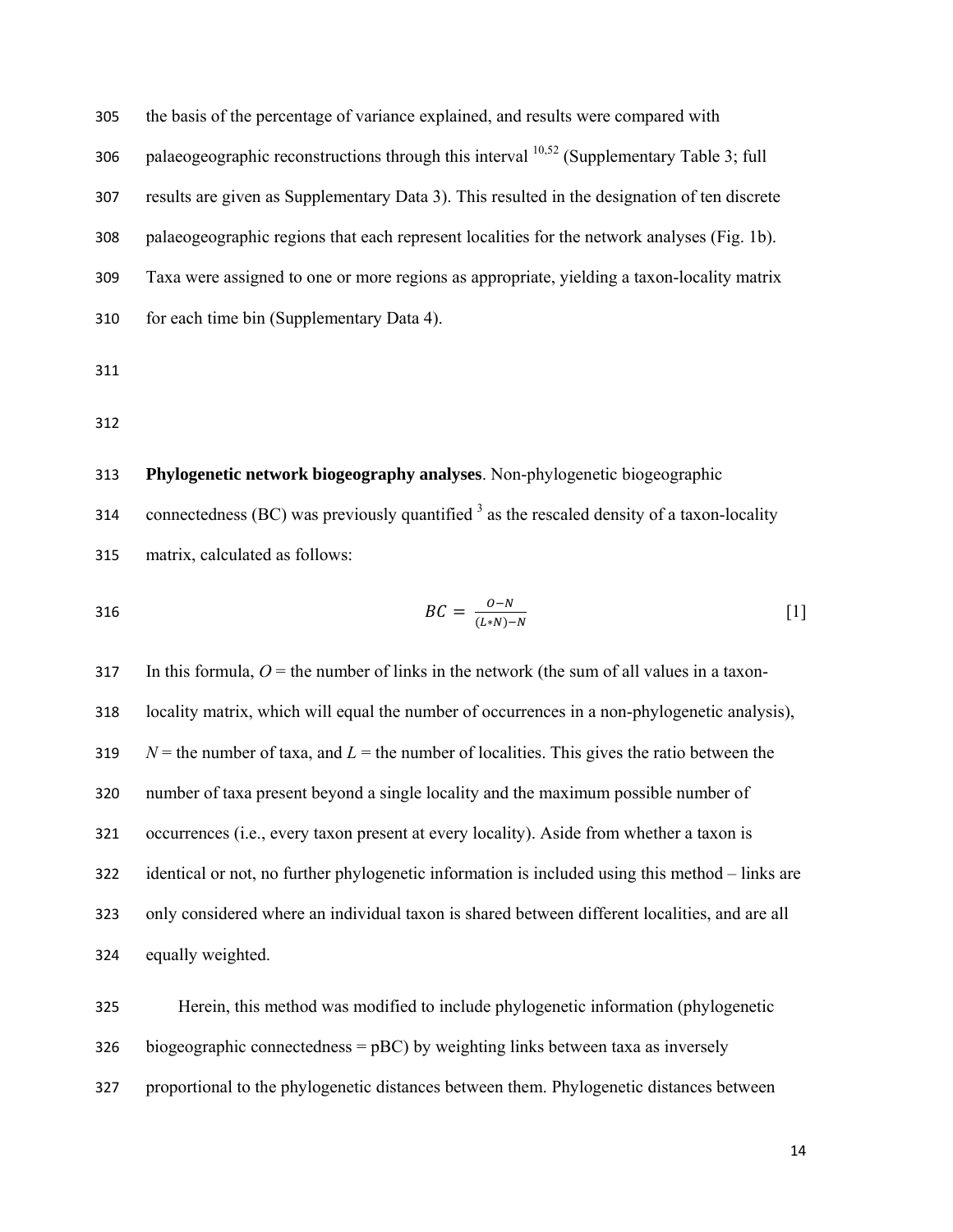taxa were measured by summing the branch lengths in millions of years representing the shortest distance between two taxa. This was then scaled against the maximum possible phylogenetic distance (i.e., the total distance of the summed branch lengths between the two most distantly related taxa). This scaled value was then subtracted from one to yield the weight of each link: the values of links between taxa hence vary between one (co-occurrence of the same species in two separate localities) and zero (when comparing the two most distantly related taxa in the taxon-locality matrix). The sum of the reweighted taxon-locality matrix was then substituted for *O* in equation 1 to yield a value of phylogenetic biogeographic connectedness. This method has been made available as the "BC" function 337 within the R package dispeRse  $<sup>55</sup>$  (available at github.com/laurasoul/dispeRse): example</sup> analysis scripts are given as Supplementary Data 5 and Supplementary Data 6. It should be noted that a given value of pBC will be a non-unique solution: the same value could theoretically be generated by many links between distantly-related taxa or by fewer links between more closely-related species. Disentangling these possibilities is difficult. However, comparison of results with measured phylogenetic distances and number of taxa in each time bin indicates that pBC results are not merely driven by differences in the relatedness of sampled taxa, and instead reflect genuine biogeographical signal (see supplementary information).

Analysis of a simulated null (stochastically generated) dataset indicated a predictable and systematic pattern of increasing pBC through time. This is due to the increasing distance from a persistent root to the tips through time, resulting in phylogenetic branch lengths between nearest relative terminal taxa becoming proportionately shorter. In order to compare pBC between different time bins, it is therefore necessary to remove this tendency for pBC to 351 increase in later time bins. We achieved this through the introduction of a constant,  $\mu$ , which 352 collapses all branches below a fixed "depth" such that root age is equal to  $\mu$  million years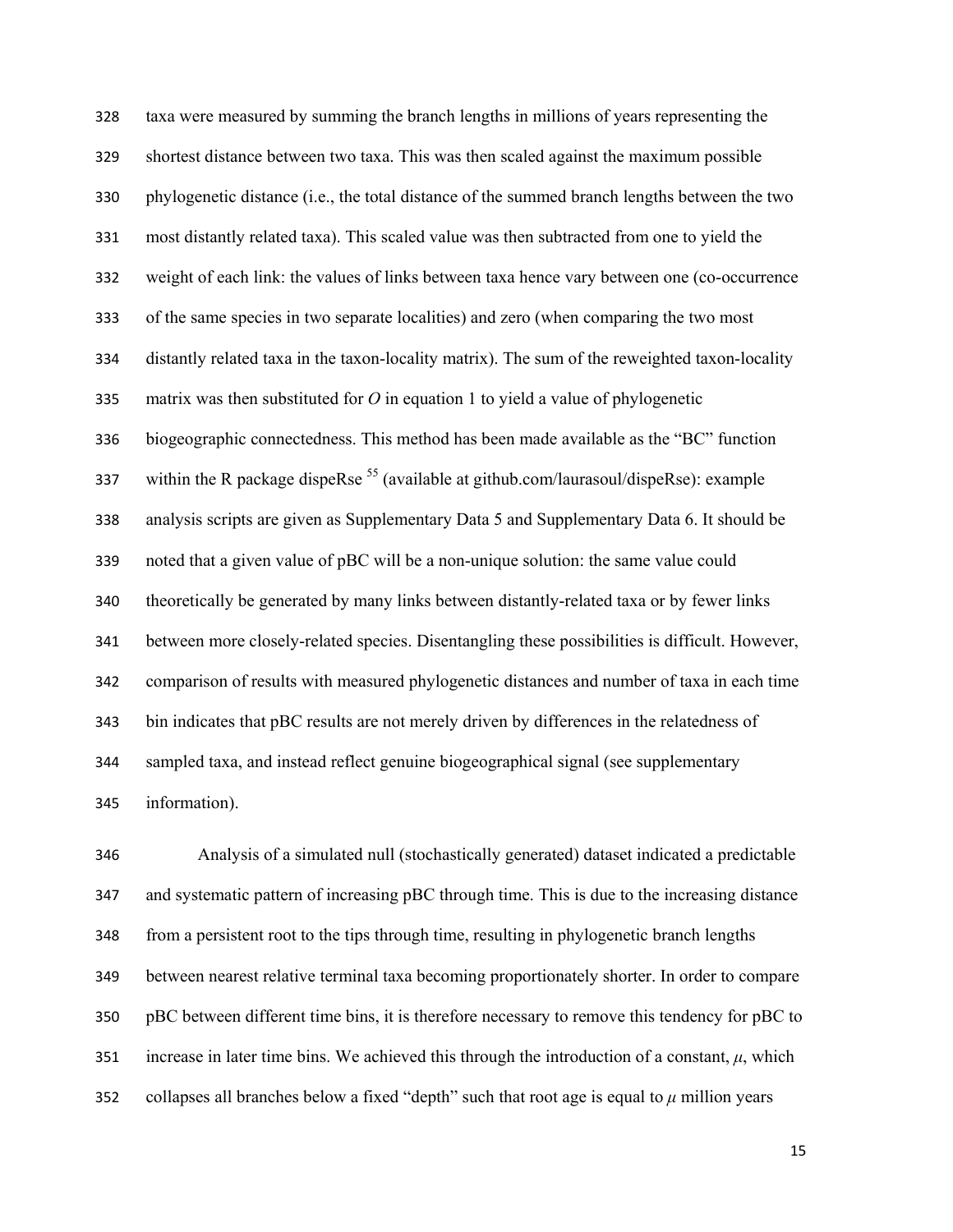before the tips. The introduction of this constant also alleviates problems of temporal superimposition of biogeographic signals that may otherwise occur. It means that pBC results reported for each time bin reflect patterns generated by biogeographic processes in the 356 preceding  $\mu$  million years, preventing these recent biogeographic signals of interest from 357 being swamped by those from deeper time intervals. A  $\mu$  value of 15 was chosen based on the 358 results of sensitivity analyses varying the value of  $\mu$  from 5–25 Myr in 1 Myr increments (see Supplementary Note 7, Supplementary Fig 7).

This method was applied to the taxon-region matrix for each time bin, and the 100 time-calibrated supertrees, pruning taxa not present within the bin of interest (effectively making each tree ultrametric) to calculate pBC. Jackknifing, with 10,000 replicates, was used to calculate 95% confidence intervals. This analysis was then repeated without phylogenetic information to gauge the importance of phylogeny on observed patterns.

**Taxon subset analyses.** In order to investigate the processes giving rise to observed changes in cosmopolitanism over mass extinction events, analyses were also performed on two taxonomic subsets. The first reanalysed time bins either side of each mass extinction (the Lopingian and Early Triassic and late Late Triassic and early Early Jurassic) including only 370 small clades exhibiting high survivorship (<20 species, with  $\geq$ 20% of lineages crossing the extinction boundary). This was intended to minimize the influence of possible preferential extinction of geographically-restricted taxa.

The removal of taxa during mass extinctions opens new vacancies in ecospace, 374 promoting adaptive radiations in surviving, often previously marginal, clades  $56,57$ . For example, the Permian-Triassic mass extinction is seen as a causal factor in the succeeding 376 radiation of epicynodonts  $^{58}$  and archosaurs  $^{3,59,60}$ , and the Triassic—Jurassic radiation as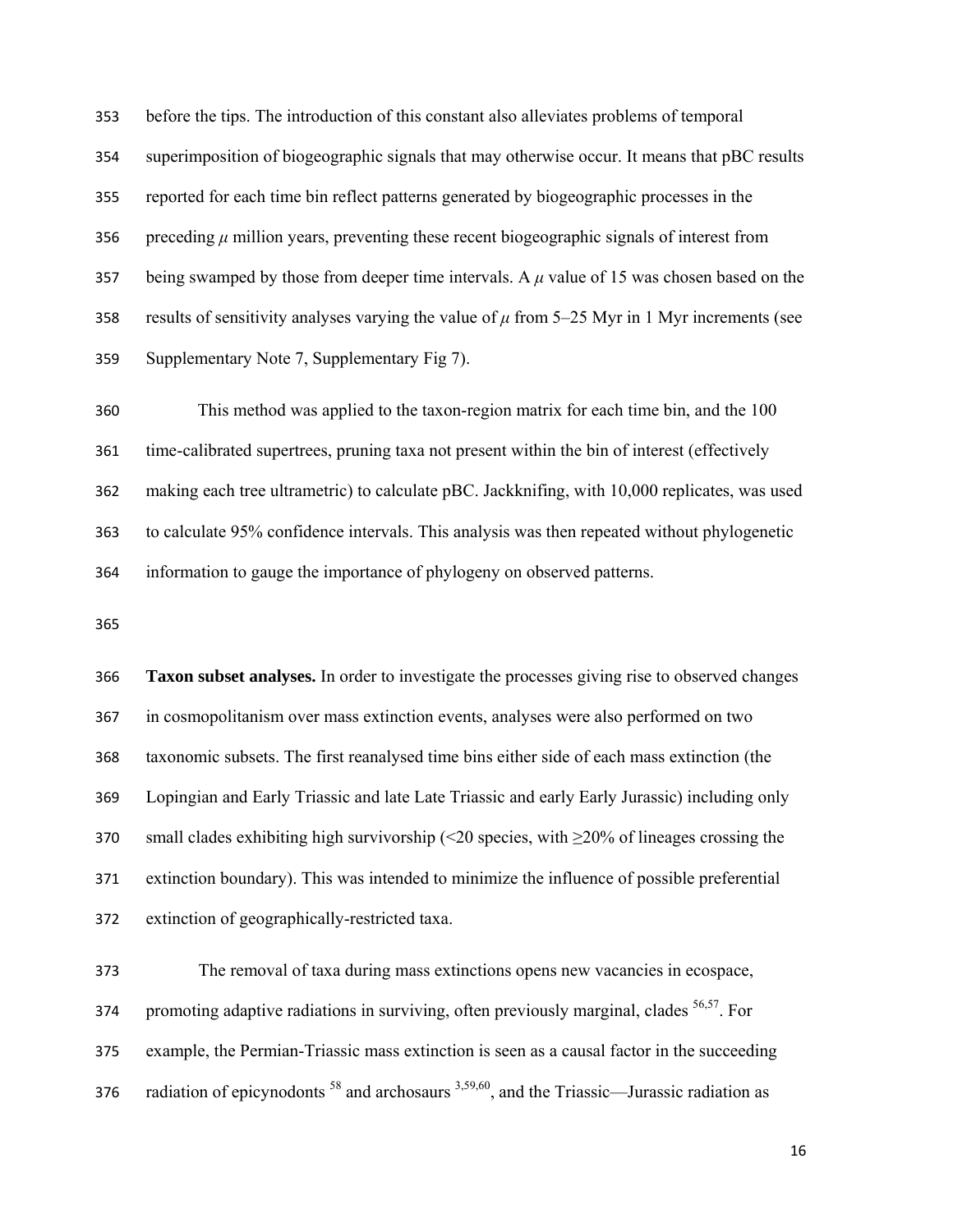377 pivotal in the diversification of crocodylomorph<sup>61</sup> and dinosaur clades  $20,62$ . 'Disaster faunas' will hence be expected to be composed of relatively recently diverging clades, as surviving taxa diversify into broader geographic ranges (e.g.,  $^{59}$ ). To test the significance of this, we reanalysed the time bins immediately following each mass extinction, including only clades that branched <2 Myr prior to or after the boundary. In order to ensure that the results of this analysis reflected differences in the post-extinction bins as opposed to an artefact of clade age, also performed analyses applying this filter to the other time bins (see Supplementary Note 6).

**Geographically localised analyses.** To atomise global pBC signals into hemispheric trends, pBC was re-calculated for Laurasian and Gondwanan areas separately following an identical procedure to that for global analyses. Finally, to compare global results obtained from this new method with the more localised analysis of Sidor *et al.*<sup>3</sup>, another set of analyses was performed following the taxonomic sampling of the latter. Terrestrial amniote occurrences from the late Permian and Middle Triassic of the Karoo Basin of South Africa; Luangwa Basin of Zambia; Chiweta beds of Malawi; Ruhuhu Basin of Tanzania, and the Beacon Basin 393 of Antarctica were taken from the dataset of Sidor *et al.*<sup>3</sup>. These data and the 100 time-calibrated trees described above were then used to calculate BC and pBC between these basins for each of the sampled time bins.

#### **References**

1. Erwin, D. H. Lessons from the past: biotic recoveries from mass extinctions. *Proc. Natl. Acad. Sci. U. S. A.* **98,** 5399–5403 (2001).

2. Sahney, S. & Benton, M. J. Recovery from the most profound mass extinction of all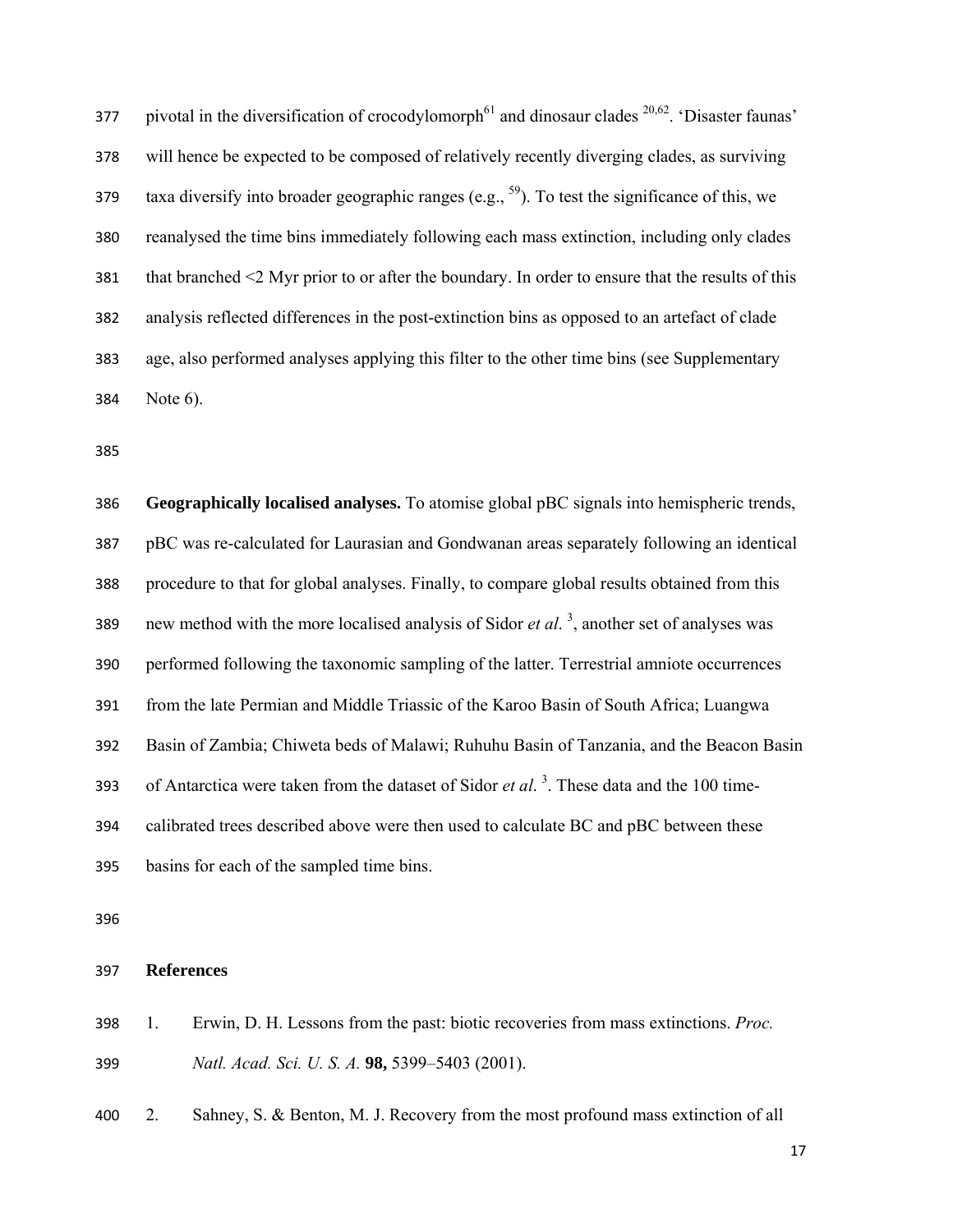| 401 |  |  |  |  | time. Proc. R. Soc. B Biol. Sci. 275, 759–65 (2008). |
|-----|--|--|--|--|------------------------------------------------------|
|-----|--|--|--|--|------------------------------------------------------|

- 3. Sidor, C. A. *et al.* Provincialization of terrestrial faunas following the end-Permian mass extinction. *Proc. Natl. Acad. Sci. U. S. A.* **110,** 8129–33 (2013).
- 4. Blois, J. L., Zarnetzke, P. L., Fitzpatrick, M. C. & Finnegan, S. Climate change and the past, present, and future of biotic interactions. *Science* **341,** 499–504 (2013).
- 5. Raup, D. M. Size of the Permo-Triassic bottleneck and its evolutionary implications. *Science* **206,** 217–218 (1979).
- 6. Chen, Z.-Q. & Benton, M. J. The timing and pattern of biotic recovery following the end-Permian mass extinction. *Nat. Geosci.* **5,** 375–383 (2012).
- 7. Roopnarine, P. D., Angielczyk, K. D., Wang, S. C. & Hertog, R. Trophic network
- models explain instability of Early Triassic terrestrial communities. *Proc. R. Soc. B Biol. Sci.* **274,** 2077–86 (2007).
- 8. Payne, J. L. *et al.* Early and Middle Triassic trends in diversity, evenness, and size of foraminifers on a carbonate platform in south China: Implications for tempo and mode of biotic recovery from the end-Permian mass extinction. *Paleobiology* **37,** 409–425
- (2011).
- 9. Fraser, N. C. & Sues, H.-D. The beginning of the 'Age of Dinosaurs': A brief overview of terrestrial biotic changes during the Triassic. *Earth Environ. Sci. Trans. R. Soc. Edinburgh* **101,** 189–200 (2010).
- 10. Scotese, C. R. A continental drift flipbook. *J. Geol.* **11,** 729–741 (2004).
- 11. Ezcurra, M. D. Biogeography of Triassic tetrapods: Evidence for provincialism and

driven sympatric cladogenesis in the early evolution of modern tetrapod lineages.

*Proc. Biol. Sci.* **277,** 2547–2552 (2010).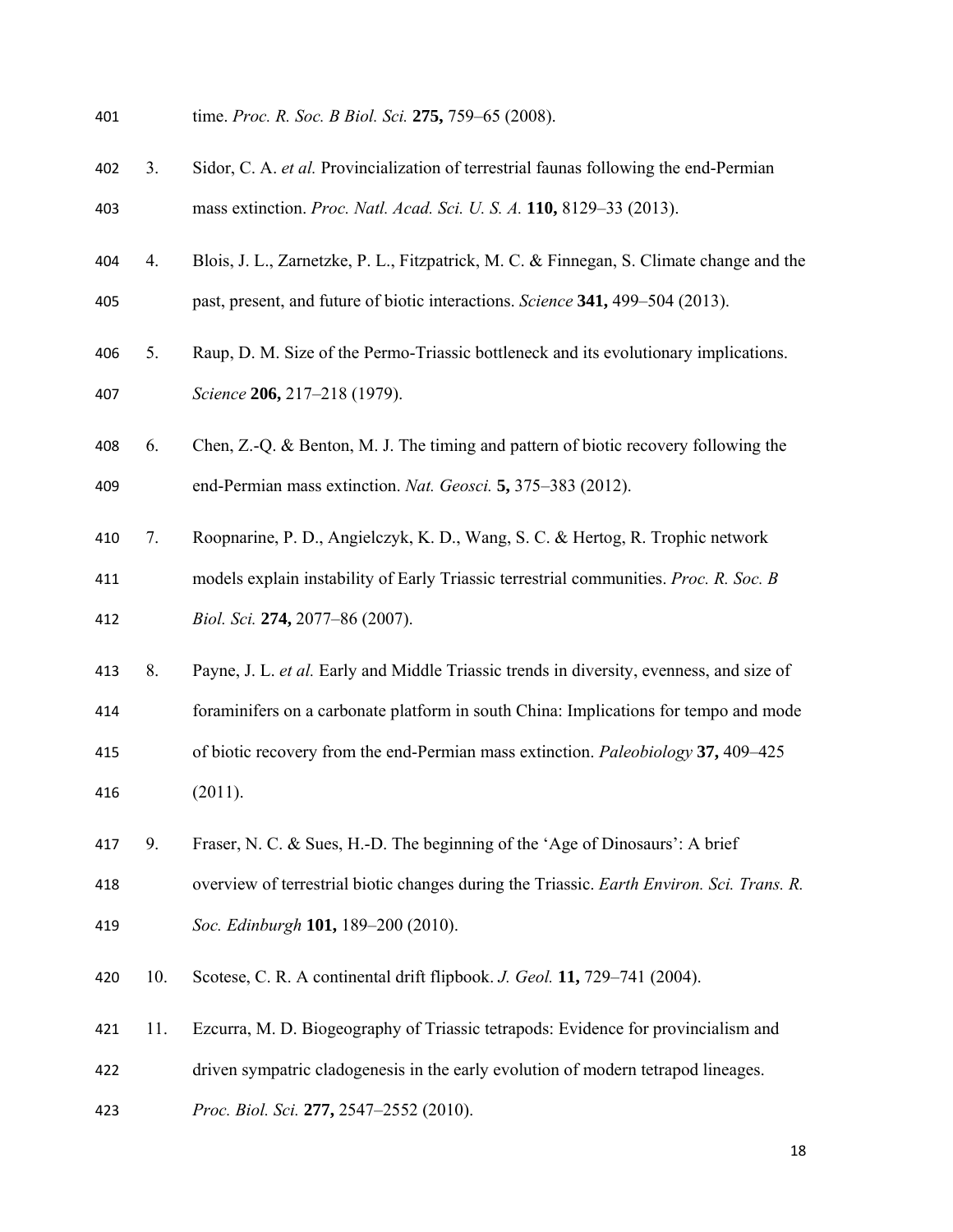| 424 | 12. | Whiteside, J. H., Grogan, D. S., Olsen, P. E. & Kent, D. V. Climatically driven           |
|-----|-----|-------------------------------------------------------------------------------------------|
| 425 |     | biogeographic provinces of Late Triassic tropical Pangea. Proc. Natl. Acad. Sci. U. S.    |
| 426 |     | A. 108, 8972-8977 (2011).                                                                 |
| 427 | 13. | Whiteside, J. H. et al. Extreme ecosystem instability suppressed tropical dinosaur        |
| 428 |     | dominance for 30 million years. Proc. Natl. Acad. Sci. 112, 7909-7913 (2015).             |
| 429 | 14. | Jablonski, D. & Raup, D. M. Selectivity of end-Cretaceous marine bivalve extinctions.     |
| 430 |     | Science 268, 389-391 (1995).                                                              |
| 431 | 15. | Raup, D. M. & Jablonski, D. Geography of end-Cretaceous marine bivalve extinctions.       |
| 432 |     | Science 260, 971-973 (1995).                                                              |
| 433 | 16. | Jablonski, D. Geographic variation in the molluscan recovery from the end-Cretaceous      |
| 434 |     | Extinction. Science 279, 1327-1330 (1998).                                                |
| 435 | 17. | Vilhena, D. a et al. Bivalve network reveals latitudinal selectivity gradient at the end- |
| 436 |     | Cretaceous mass extinction. Sci. Rep. 3, 1790 (2013).                                     |
| 437 | 18. | Sues, H.-D. & Fraser, N. C. Triassic life on land: The great transition. (Columbia        |
| 438 |     | University Press, 2010).                                                                  |
| 439 | 19. | Dunhill, A. M. & Wills, M. A. Geographic range did not confer resilience to extinction    |
| 440 |     | in terrestrial vertebrates at the end-Triassic crisis. Nat. Commun. 6, 7980 (2015).       |
| 441 | 20. | Brusatte, S. L., Benton, M. J., Ruta, M. & Lloyd, G. T. Superiority, competition, and     |
| 442 |     | opportunism in the evolutionary radiation of dinosaurs. Science 321, 1485-1488            |
| 443 |     | (2008).                                                                                   |
| 444 | 21. | Luo, Z.-X. Transformation and diversification in early mammal evolution. Nature 450,      |
| 445 |     | $1011 - 1019(2007)$ .                                                                     |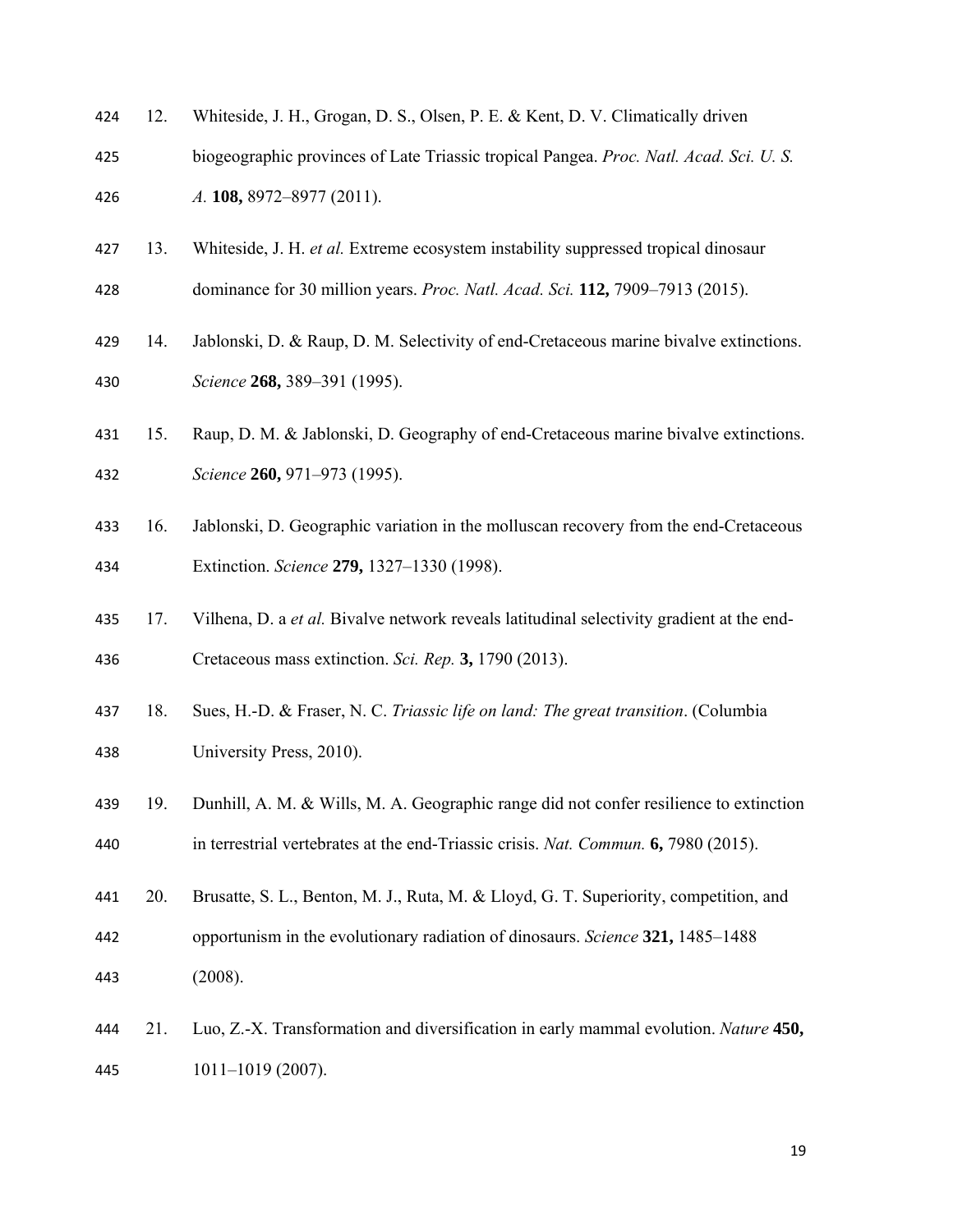- 22. Gould, S. J. The paradox of the first tier: An agenda for paleobiology. *Paleobiology* **11,** 2–12 (1985).
- 23. Gould, S. J. *Wonderful Life*. (W. W. Norton, 1989).
- 24. Jablonski, D. Mass extinctions and macroevolution. *Paleobiology* **31,** 192–210 (2005).
- 25. Novas, F. E., Ezcurra, M. D., Chatterjee, S. & Kutty, T. S. New dinosaur species from
- the Upper Triassic Upper Maleri and Lower Dharmaram formations of Central India.
- *Earth Environ. Sci. Trans. R. Soc. Edinburgh* **101,** 333–349 (2010).
- 26. Bernardes-de-Oliveira, M. E. *et al.* Mesophytic gondwanan paleofloras from Brazil and India: Composition and paleoclimatical approach. *Paleontol. Cenários Vida* **4,** 93– 105 (2011).
- 27. Césari, S. N. & Colombi, C. E. A new Late Triasssic phytogeographical scenario in westernmost Gondwana. *Nat. Commun.* **4,** 1889 (2013).
- 28. Sellwood, B. W. & Valdes, P. J. Mesozoic climates: General circulation models and the rock record. *Sediment. Geol.* **190,** 269–287 (2006).
- 29. Shubin, N. H. & Sues, H.-D. Biogeography of early Mesozoic continental tetrapods: Patterns and implications. *Paleobiology* **17,** 214–230 (1991).
- 30. Golonka, J. Late Triassic and Early Jurassic palaeogeography of the world.
- *Palaeogeogr. Palaeoclimatol. Palaeoecol.* **244,** 297–307 (2007).
- 31. Bambach, R. K. Phanerozoic Biodiversity Mass Extinctions. *Annu. Rev. Earth Planet. Sci.* **34,** 127–155 (2006).
- 32. Jablonski, D. Background and mass extinctions The alternation of macroevolutionary regimes. *Science* **231,** 129–133 (1986).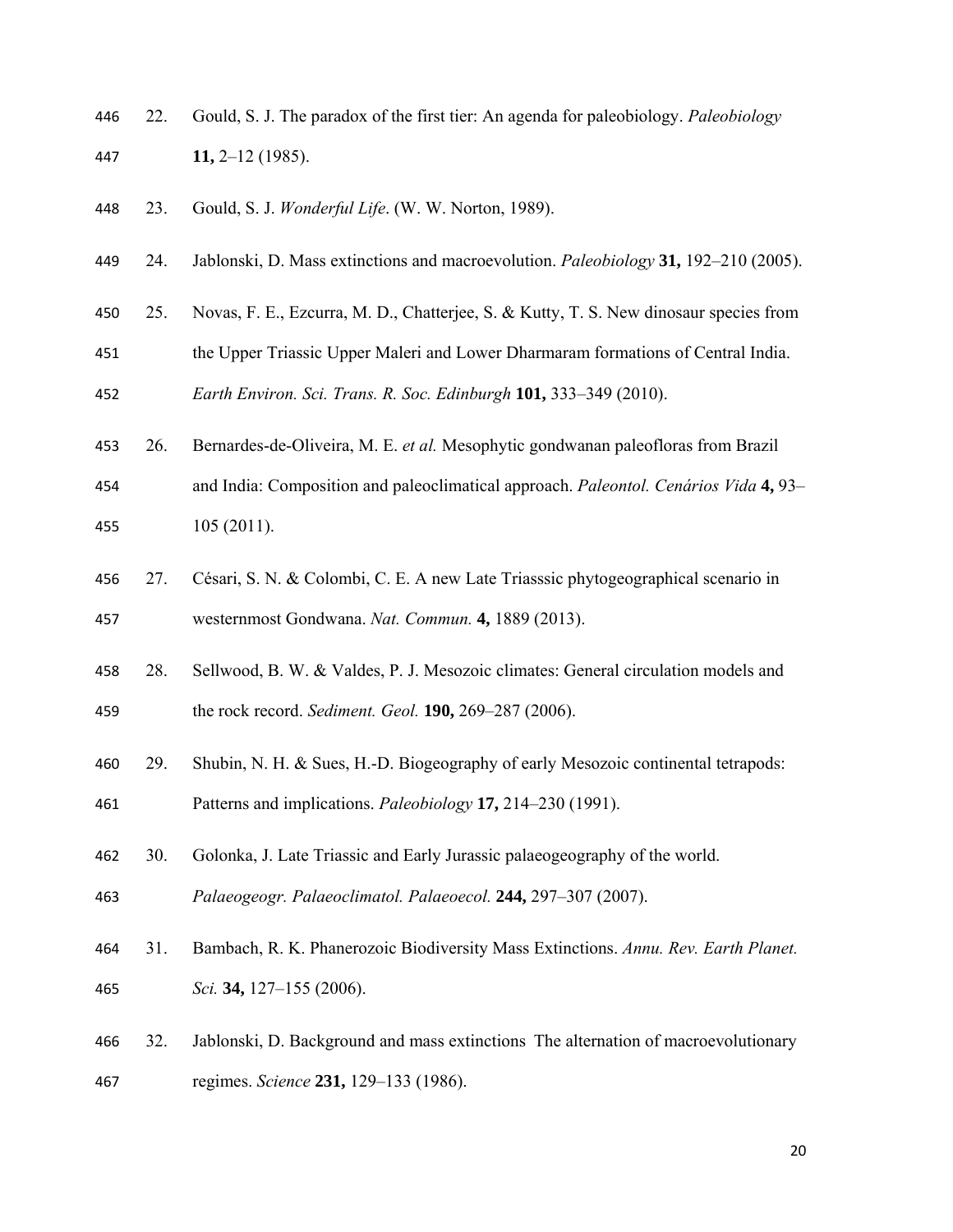| 468 | 33. | Brenchley, P. J., Marshall, J. D. & Underwood, C. J. Do all mass extinctions represent  |
|-----|-----|-----------------------------------------------------------------------------------------|
| 469 |     | an ecological crisis? Evidence from the Late Ordovician. Geol. J. 36, 329–340 (2001).   |
| 470 | 34. | Sheehan, P. M. The Late Ordovician Mass Extinction Event. Annu. Rev. Earth Planet.      |
| 471 |     | Sci. 29, 331–364 (2001).                                                                |
| 472 | 35. | Schubert, J. K. & Bottjer, D. J. Aftermath of the Permian-Triassic mass extinction      |
| 473 |     | event: Paleoecology of Lower Triassic carbonates in the western USA. Palaeogeogr.       |
| 474 |     | Palaeoclimatol. Palaeoecol. 116, 1-39 (1995).                                           |
| 475 | 36. | Rodland, D. L. & Bottjer, D. J. Biotic recovery from the end-Permian mass extinction;   |
| 476 |     | Behavior of the inarticulate brachiopod Lingula as a disaster taxon. Palaios 16, 95-101 |
| 477 |     | (2001).                                                                                 |
| 478 | 37. | Labandeira, C. C., Johnson, K. R. & Wilf, P. Impact of the terminal Cretaceous event    |
| 479 |     | on plant-insect associations. Proc. Natl. Acad. Sci. U. S. A. 99, 2061-2066 (2002).     |
| 480 | 38. | Blois, J. L., McGuire, J. L. & Hadly, E. A. Small mammal diversity loss in response to  |
| 481 |     | late-Pleistocene climatic change. Nature 465, 771–774 (2010).                           |
| 482 | 39. | Barnosky, A. D. et al. Has the Earth's sixth mass extinction already arrived? Nature    |
| 483 |     | 471, $51-57(2011)$ .                                                                    |
| 484 | 40. | Western, D. Human-modified ecosystems and future evolution. Proc. Natl. Acad. Sci.      |
| 485 |     | U. S. A. 98, 5458-5465 (2001).                                                          |
| 486 | 41. | Vitousek, P. M., Mooney, H.A., Lubchenco, J. & Melillo, J. M. Human domination of       |
| 487 |     | Earth's ecosystems. Science 277, 494-499 (1997).                                        |
| 488 | 42. | McKinney, M. L. & Lockwood, J. L. Biotic homogenization: A few winners replacing        |
| 489 |     | many losers in the next mass extinction. Trends Ecol. Evol. 14, 450–453 (1999).         |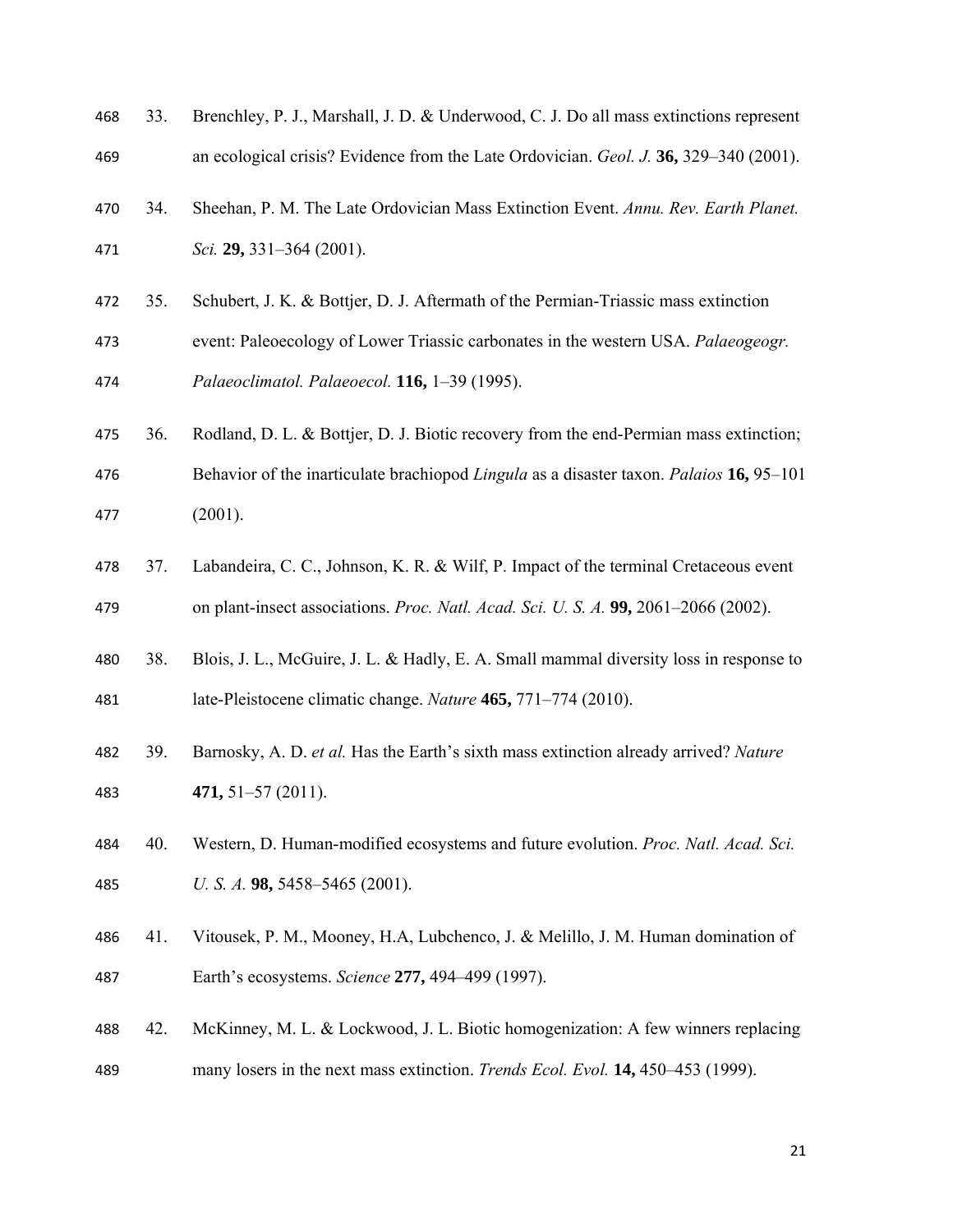| 490 | 43. | Olden, J. D., Poff, N. L., Douglas, M. R., Douglas, M. E. & Fausch, K. D. Ecological      |
|-----|-----|-------------------------------------------------------------------------------------------|
| 491 |     | and evolutionary consequences of biotic homogenization. Trends Ecol. Evol. 19, 18–        |
| 492 |     | 24 (2004).                                                                                |
| 493 | 44. | Sax, D. F. & Gaines, S. D. Species invasions and extinction: the future of native         |
| 494 |     | biodiversity on islands. Proc. Natl. Acad. Sci. 105, 11490-11497 (2008).                  |
| 495 | 45. | Pereira, H. M. et al. Scenarios for global biodiversity in the 21st century. Science 330, |
| 496 |     | 1496-1501 (2010).                                                                         |
| 497 | 46. | Jackson, J. B. C. Colloquium paper: Ecological extinction and evolution in the brave      |
| 498 |     | new ocean. Proc. Natl. Acad. Sci. U. S. A. 105, 11458-11465 (2008).                       |
| 499 | 47. | M. Carrano, R. J. Butler, R. Benson, T. Liebrecht et al. (2016) Taxonomic occurrences     |
| 500 |     | of Lopingian to Toarcian recorded in the Paleobiology Database.                           |
| 501 |     | https://paleobiodb.org.                                                                   |
| 502 | 48. | Muttoni, G. et al. Tethyan magnetostratigraphy from Pizzi Mondello (Sicily) and           |
| 503 |     | correlation to the Late Triassic Newark astrochronological polarity time scale Tethyan    |
| 504 |     | magnetostratigraphy from Pizzo Mondello (Sicily) and correlation to the Late Triassic     |
| 505 |     | Newark astrochron. Geol. Soc. Am. Bull. 116, 1043-1058 (2004).                            |
| 506 | 49. | Irmis, R. B., Martz, J. W., Parker, W. G. & Nesbitt, S. J. Re-evaluating the correlation  |
| 507 |     | between Late Triassic terrestrial vertebrate biostratigraphy and the GSSP-defined         |
| 508 |     | marine stages. Albertiana 38, 40–52 (2009).                                               |
| 509 | 50. | Olsen, P. E., Kent, D. V & Whiteside, J. H. Implications of the Newark Supergroup-        |
| 510 |     | based astrochronology and geomagnetic polarity time scale (Newark-APTS) for the           |
| 511 |     | tempo and mode of the early diversi fi cation of the Dinosauria. 2011, 201–229 (2011).    |
| 512 | 51. | Kent, D. V., Malnis, P. S., Colombi, C. E., Alcober, O. A. & Martinez, R. N. Age          |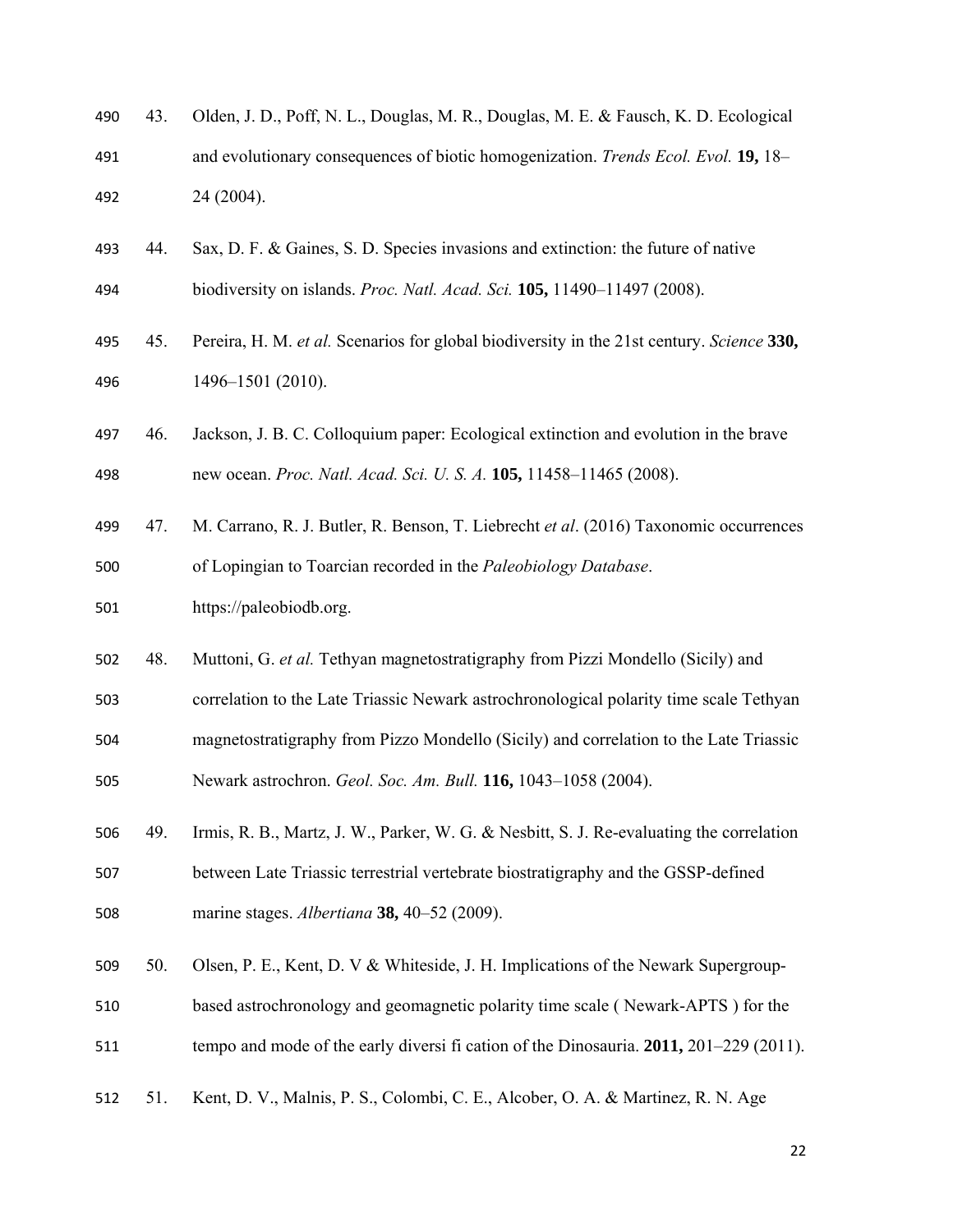| 513 |     | constraints on the dispersal of dinosaurs in the Late Triassic from magnetochronology      |
|-----|-----|--------------------------------------------------------------------------------------------|
| 514 |     | of the Los Colorados Formation (Argentina). Proc. Natl. Acad. Sci. 111, 7958-7963          |
| 515 |     | (2014).                                                                                    |
| 516 | 52. | Scotese, C. R. Atlas of Earth history. PALEOMAP Proj. Arlingt. Dept. Geol. Univ.           |
| 517 |     | Texas Arlingt. 1, (2001).                                                                  |
| 518 | 53. | Bapst, D. W. Paleotree: An R package for paleontological and phylogenetic analyses         |
| 519 |     | of evolution. Methods Ecol. Evol. 3, 803-807 (2012).                                       |
| 520 | 54. | Team, R. development core. R: A language and environment for statistical computing.        |
| 521 |     | R Found. Stat. Comput. Vienna, Austria. ISBN 3-900, (2008).                                |
| 522 | 55. | Soul, L. C. & Lloyd, G. T. dispeRse: Models For Paleobiogeography. Available at:           |
| 523 |     | https://github.com/laurasoul/dispeRse                                                      |
| 524 | 56. | Schluter, D. The ecology of adaptive radiation. (Oxford University Press, 2000).           |
| 525 | 57. | Yoder, J. B. et al. Ecological opportunity and the origin of adaptive radiations. J. Evol. |
| 526 |     | Biol. 23, 1581-1596 (2010).                                                                |
| 527 | 58. | Ruta, M., Botha-Brink, J., Mitchell, S. a & Benton, M. J. The radiation of cynodonts       |
| 528 |     | and the ground plan of mammalian morphological diversity. Proc. Biol. Sci. 280,            |
| 529 |     | 20131865 (2013).                                                                           |
| 530 | 59. | Butler, R. J. et al. The sail-backed reptile Ctenosauriscus from the latest Early Triassic |
| 531 |     | of Germany and the timing and biogeography of the early archosaur radiation. PLoS          |
| 532 |     | One $6, (2011)$ .                                                                          |
| 533 | 60. | Pinheiro, F. L., França, M. A. G., Lacerda, M. B., Butler, R. J. & Schultz, C. L. An       |
| 534 |     | exceptional fossil skull from South America and the origins of the archosauriform          |
| 535 |     | radiation. Sci. Rep. 6, 22817 (2016).                                                      |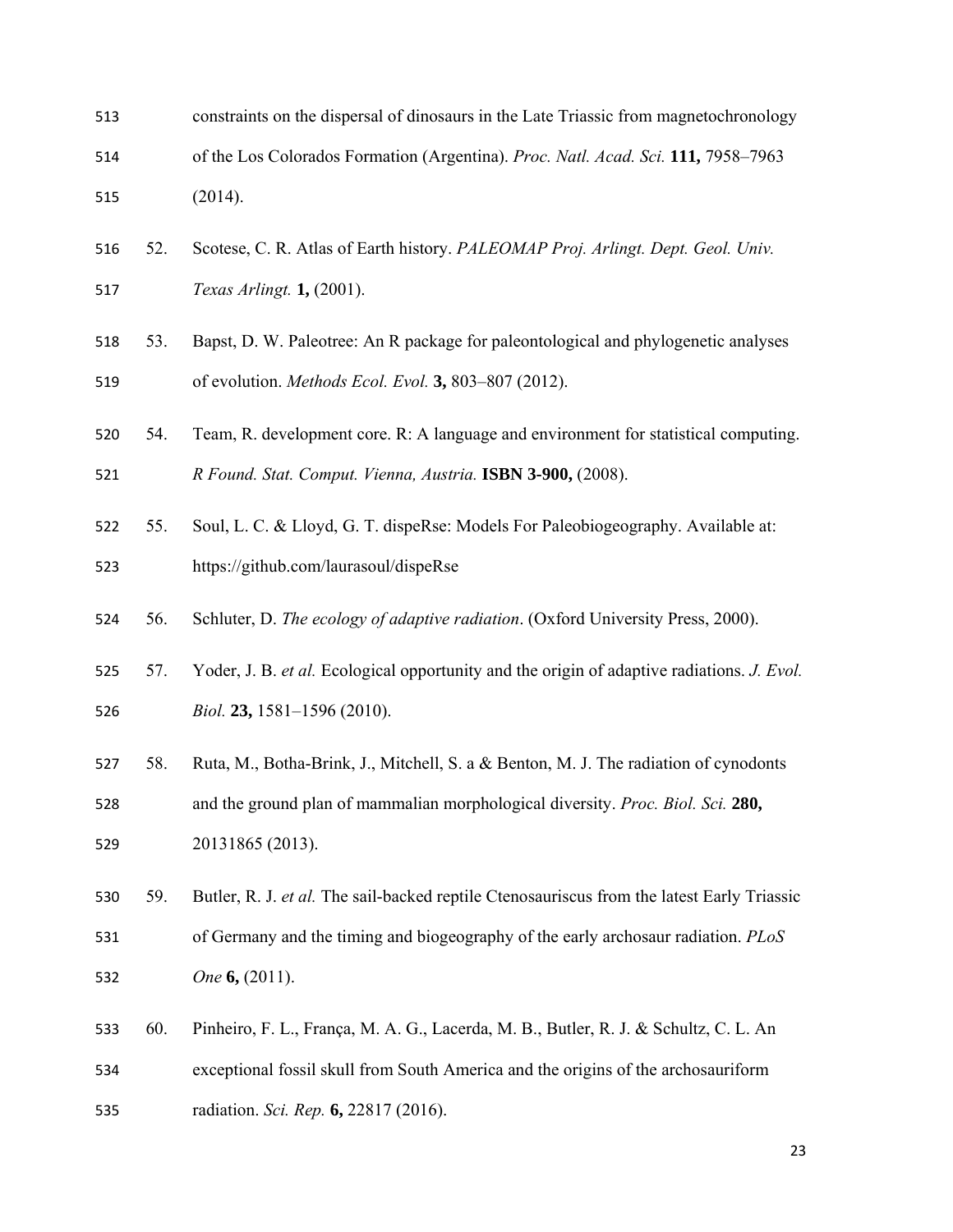| 536 | 61. | Toljagic, O. & Butler, R. J. Triassic-Jurassic mass extinction as trigger for the     |
|-----|-----|---------------------------------------------------------------------------------------|
| 537 |     | Mesozoic radiation of crocodylomorphs. <i>Biol. Lett.</i> 9, 1–4 (2013).              |
| 538 | 62. | Benton, M. J., Forth, J. & Langer, M. C. Models for the rise of the dinosaurs. Curr.  |
| 539 |     | <i>Biol.</i> 24, R87–R95 (2014).                                                      |
| 540 | 63. | Rothkugel, S. & Varela, S. paleoMap: Spatial Paleobiodiversity Combined with          |
| 541 |     | Paleogeography. (2015). Available at: https://github.com/NonaR/paleoMap               |
| 542 |     | <b>Acknowledgments</b>                                                                |
| 543 |     | We thank R. Benson, R. Close, D. Cashmore, and E. Dunne for discussion. This research |
| 544 |     | received funding from the Marie Curie Actions (grant 630123 to RJB), an ERC Starting  |
| 545 |     | Grant (grant 637483 to RJB), and a Discovery Early Career Researcher Award (grant     |

DE140101879 to GTL). This is Paleobiology Database official publication 289.

**Author contributions:** G.T.L., R.J.B. and M.D.E conceived the research. G.T.L. and R.J.B.

wrote new functions as required for these analyses. D.J.B. compiled the data, performed the

analyses and prepared the figures. All authors discussed results and contributed to writing the

manuscript.

**Data availability:** All data analysed in this study and example code are available in the

supplementary data file**s.**

**Competing financial interests:** The authors declare no competing financial interests.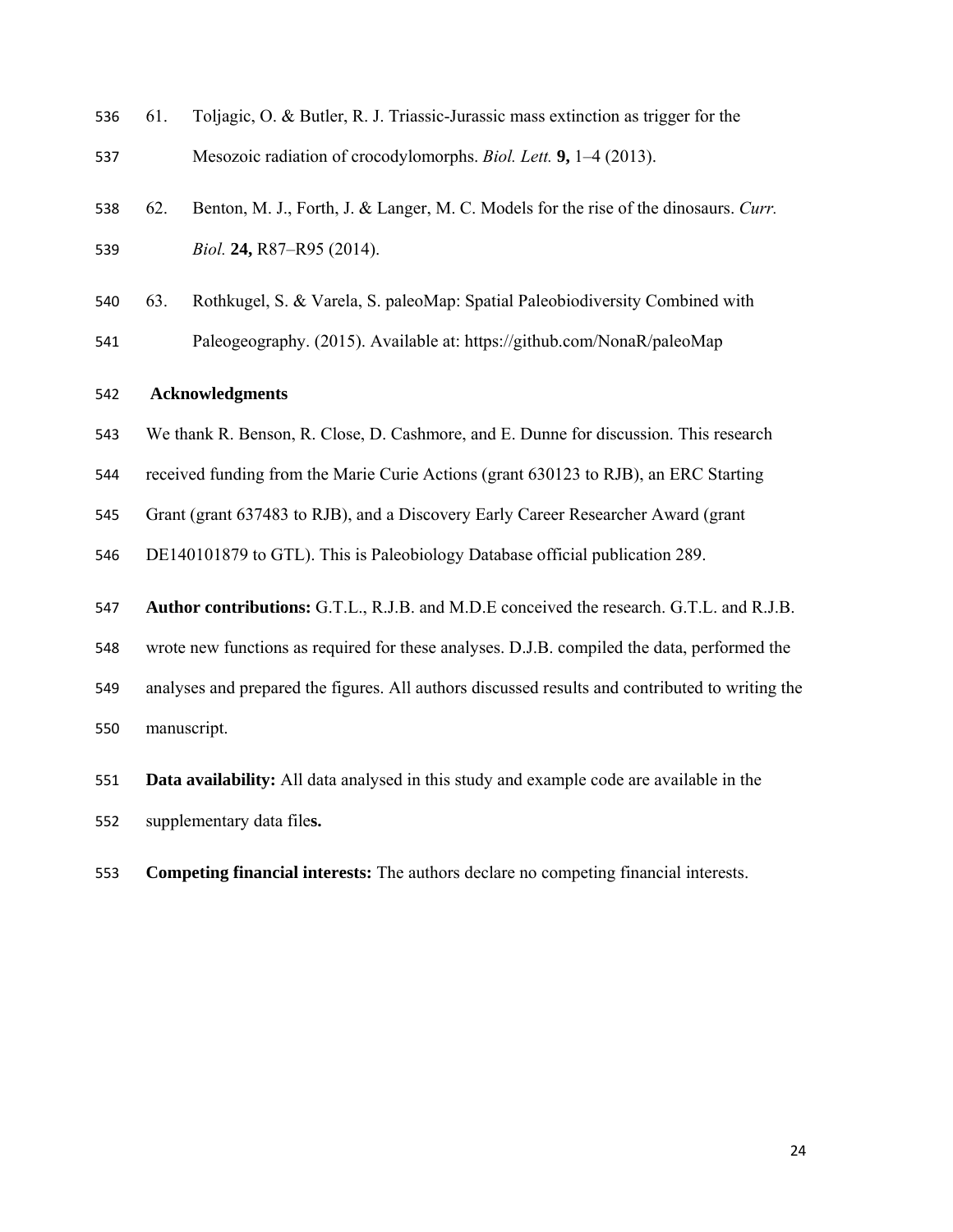### **Figure legends**

**Fig. 1: Schematic illustration of network biogeography methods.** a) Simplified phylogeny of Dicynodontia. b-c) Taxon-locality networks. Localities are indicated by the large, pale brown circles, taxa are coloured as in a). Taxa are connected by brown lines to the locality at which they occur. b) Rescaled non-phylogenetic biogeographic connectedness (BC) of Sidor 559 *et al.* <sup>3</sup>. A single taxon, *Kannemeyeria* (yellow), is present at all three localities, resulting in a link of value=1 (solid black line) between each locality. c) Phylogenetic biogeographic connectedness (pBC), as proposed here. Links (grey lines) between taxa from different localities are weighted inversely to their phylogenetic relatedness. Line thickness and shade is proportional to the strength of the link (and thus inversely proportional to phylogenetic distance between the two taxa).

## **Fig. 2: Phylogenetic framework and biogeographic regions employed in this study.** a)

Informal supertree of amniotes used in the analyse. b) Triassic palaeogeography, redrawn

567 after  $10,30,63$ , with the geographic regions used as localities for the network analysis. 1:

Western USA, British Columbia, Mexico, Venezuela; 2: Eastern USA, Eastern Canada,

Morocco, Algeria; 3: Europe, Greenland; 4: Russia; 5: China, Thailand, Kyrgyzstan; 6:

Argentina; 7: Brazil, Uruguay, Namibia; 8: South Africa, Lesotho, Zimbabwe; 9: Tanzania,

Zambia, Madagascar, India, Israel, Saudi Arabia; 10: Antarctica, southeast Australia.

#### **Fig. 3: Results from BC analysis of Lopingian-Early Jurassic terrestrial amniotes.**

Results from both non-phylogenetic (BC, red) and phylogenetic (pBC, blue) analyses of

global biogeographic connectedness are shown. Shaded polygons represent ninety-five

percent confidence intervals (calculated from jackknifing with 10,000 replicates) for both the

BC and pBC analyses. The Permian-Triassic boundary (PTB) and Triassic-Jurassic boundary

(TJB) extinction events are indicated by dotted lines. E. Tr. refers to the Early Triassic.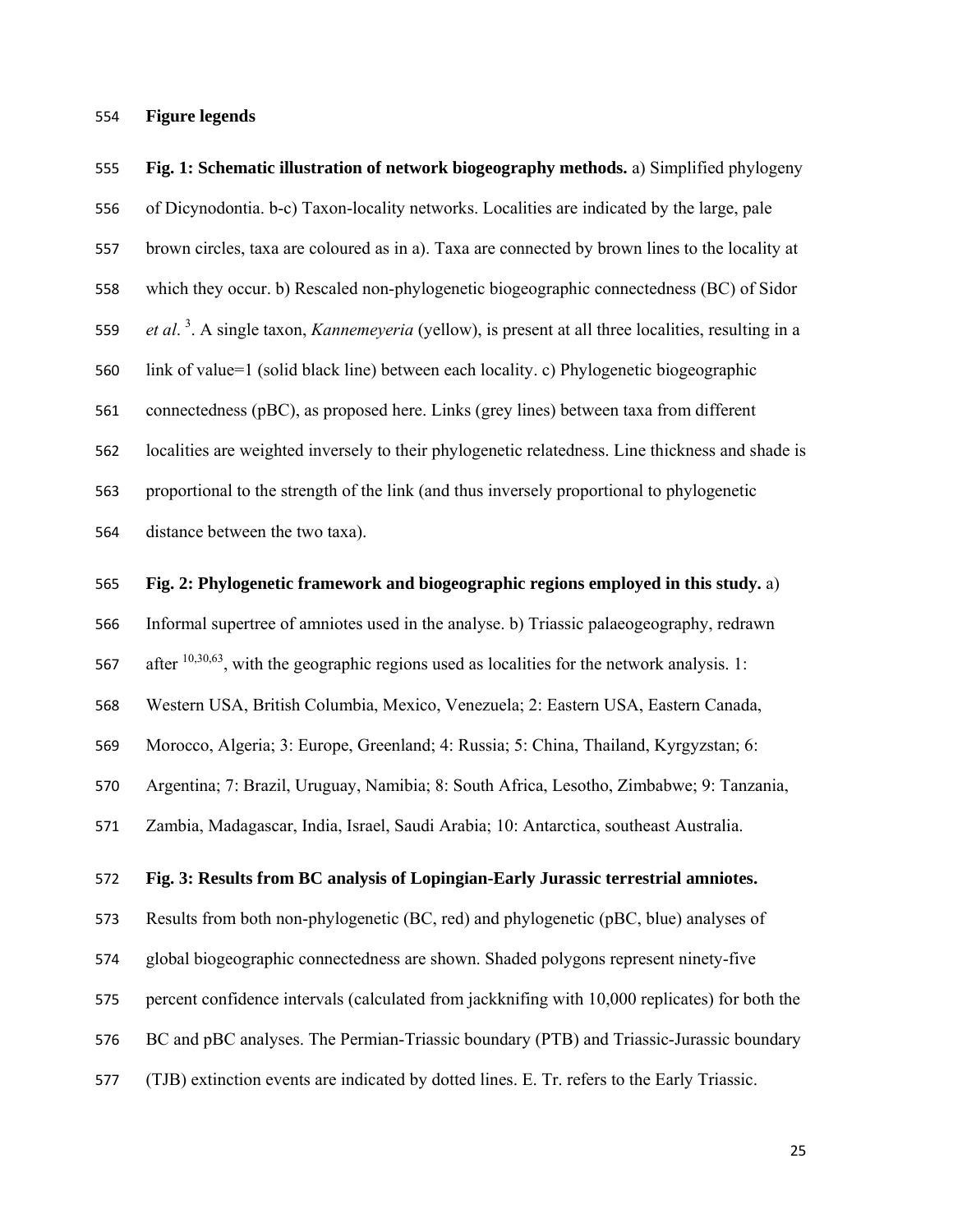**Fig. 4: Results from BC analysis of taxonomic subsets.** Comparison of results for data subsets across the Permian-Triassic (a) and Triassic-Jurassic (b) mass extinctions. Results for the entire dataset are in black, those for less inclusive clades showing high survivorship in red, and those for the most recently diverging taxa in purple. Ninety-five percent confidence intervals, calculated from jackknifing with 10,000 replicates, are indicated.

**Fig. 5: Results from BC analysis of geographically localised areas.** a) Comparison of pBC

trends during the Lopingian-Early Jurassic from Gondwana localities (in green) against those

for Laurasia (in purple). Ninety-five percent confidence intervals are indicated. Abbreviations

as in Fig. 3; E. Jur. refers to Early Jurassic. Ninety-five percent confidence intervals,

calculated from jackknifing with 10,000 replicates, are indicated. b) Results from analysis of

basin-level terrestrial amniote occurrences from the late Permian and Middle Triassic of

589 southern Pangaea, from the dataset of Sidor *et al.* <sup>3</sup>. Phylogenetic BC results are given in

blue, non-phylogenetic BC in red. Ninety-five percent confidence intervals, calculated from

jackknifing with 1000 replicates, are indicated.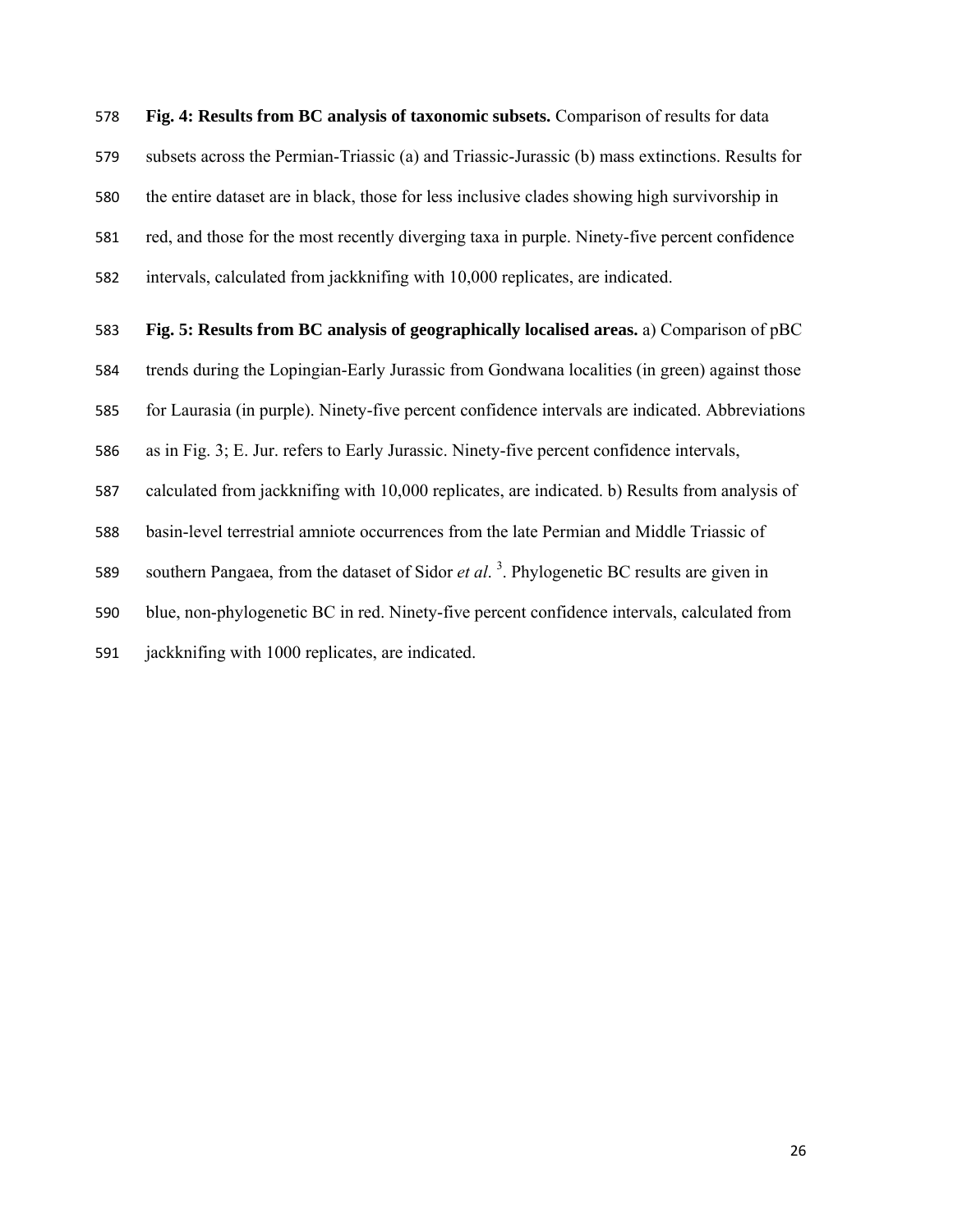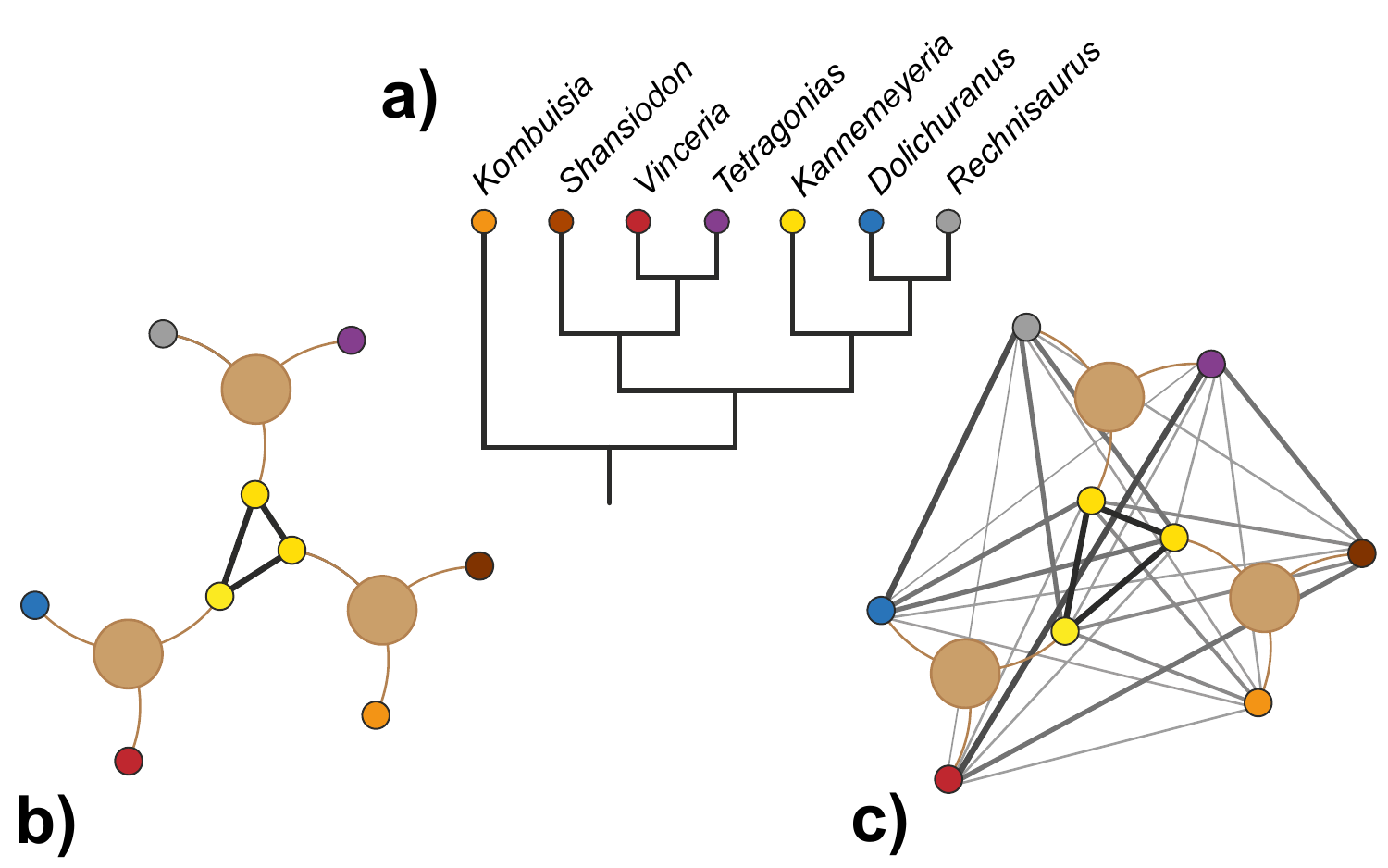

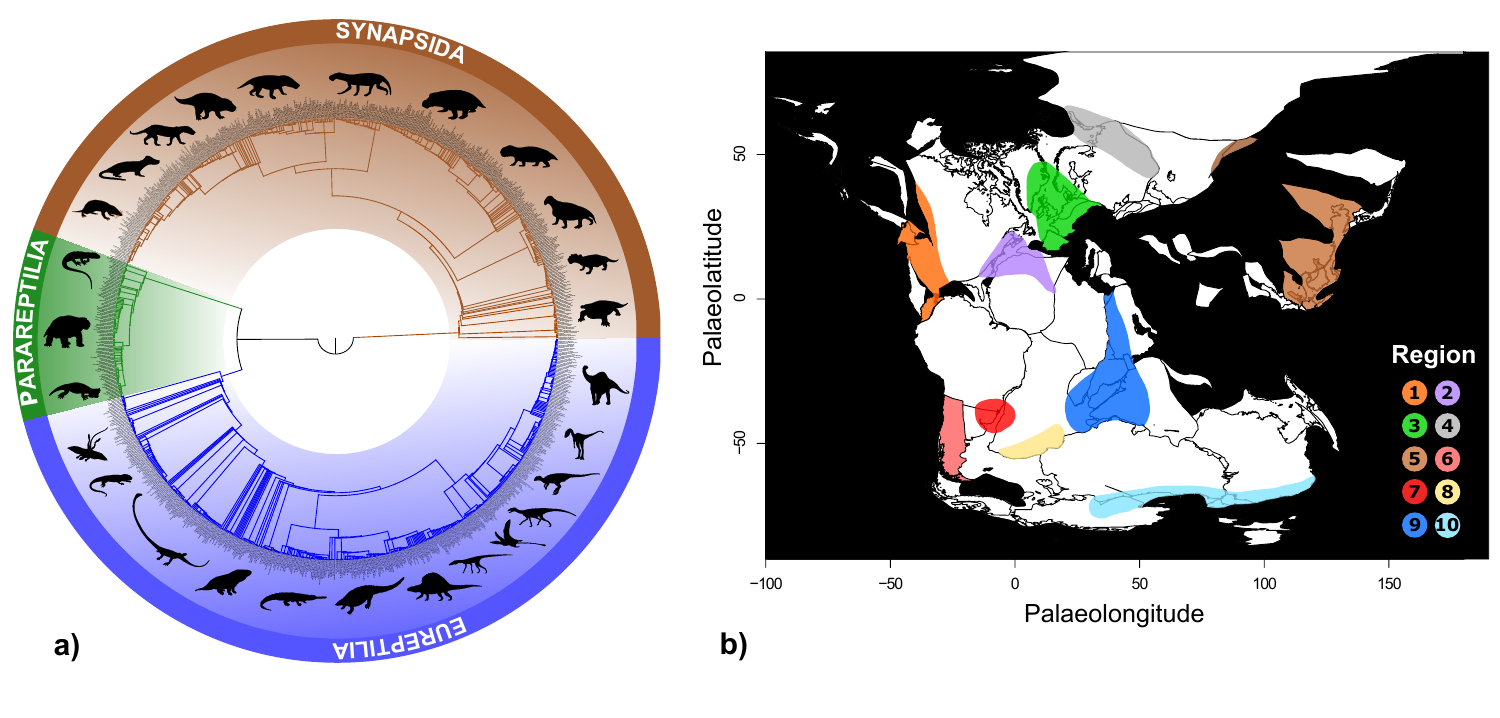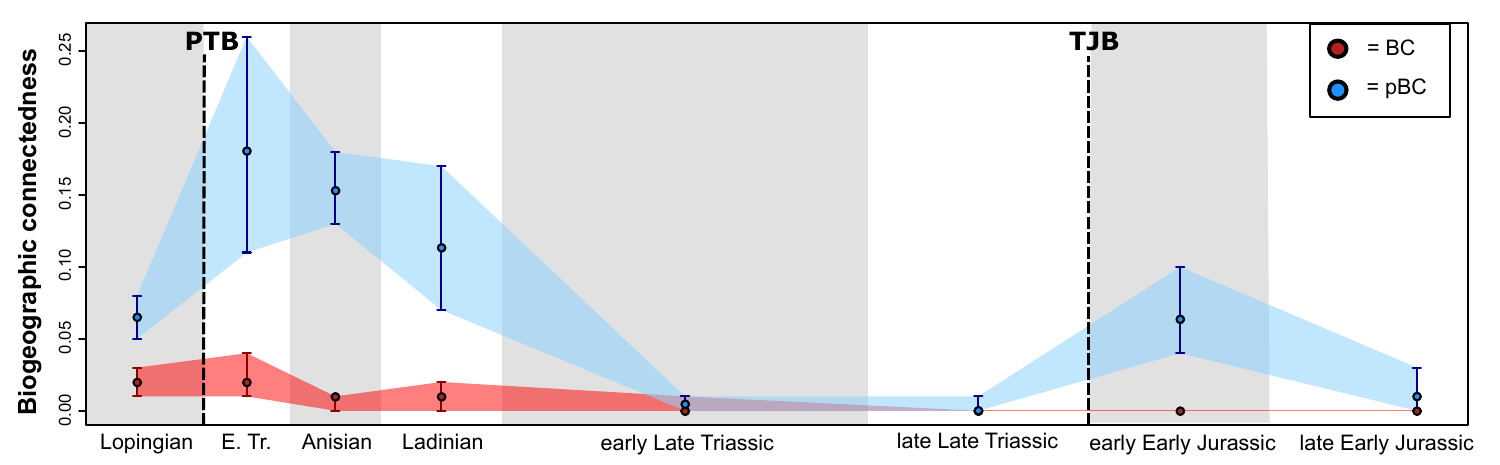